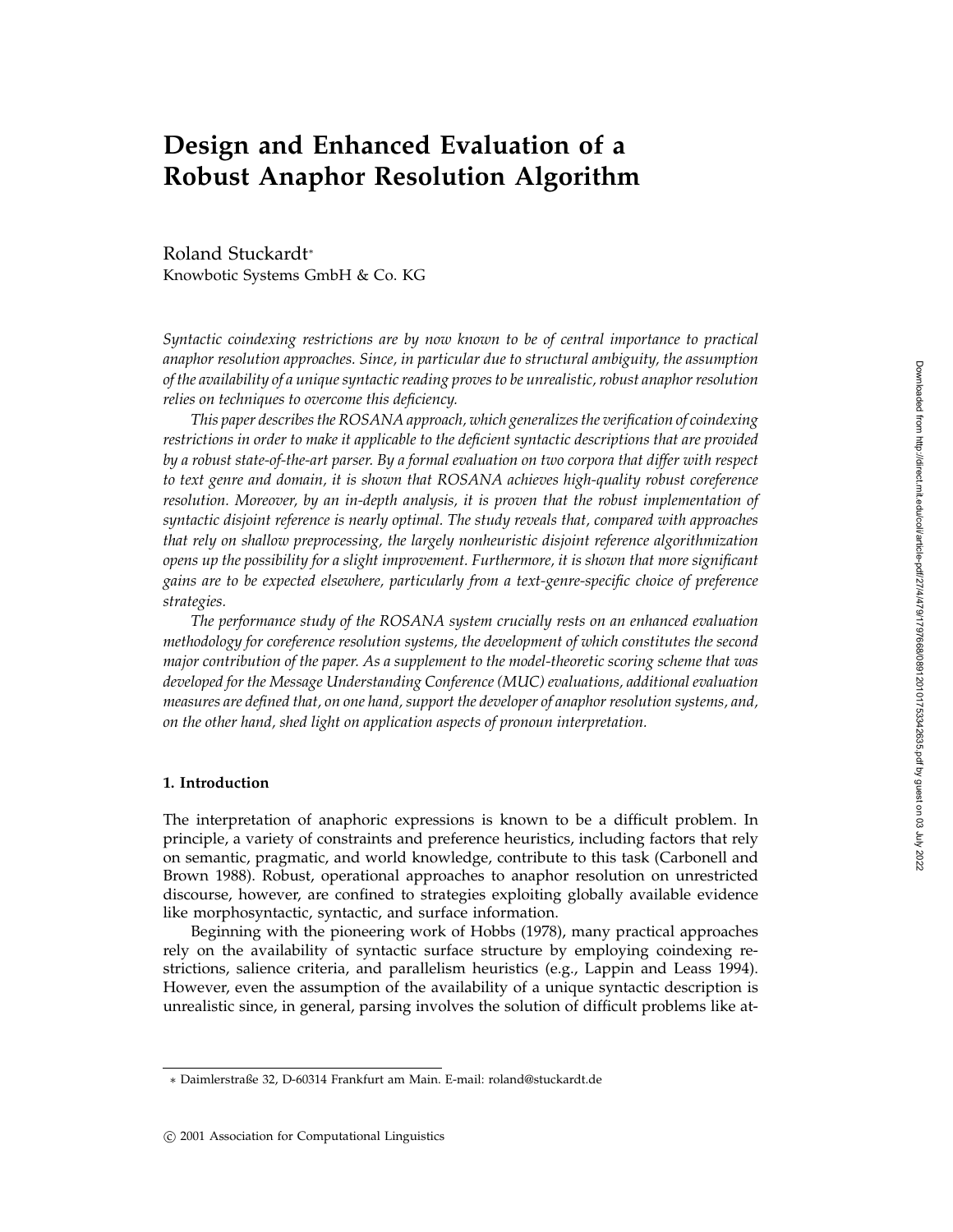tachment ambiguities, role uncertainty, and the instantiation of empty categories. Based on this observation, Kennedy and Boguraev (1996) have suggested an adaptation of Lappin and Leass's approach to the shallow analysis frontend of English Constraint Grammar (Karlsson et al. 1995), which provides a part-of-speech tagging comprising an assignment of syntactic function but no constituent structure. This information deficiency is partly overcome by the application of a regular filter that heuristically reconstructs parts of the constituent structure. An alternative solution, which is based on the possibly partial but potentially more comprehensive and reliable output of a conventional parser, has been suggested in Stuckardt (1997).

In the present paper, an approach to robust anaphor resolution is developed that enhances the latter work. The coreference resolution algorithm  $\text{ROSANA}^1$  is developed, the core of which consists of a set of rule patterns by means of which the verification of disjoint reference rules is generalized in order to make it applicable to deficient (fragmentary) syntactic descriptions. Based on this algorithm, the ROSANA system, which works on the partial syntactic descriptions generated by the robust FDG (Functional Dependency Grammar of English) parser of Järvinen and Tapanainen (1997), is implemented. By a formal evaluation on two text corpora that differ with respect to genre and domain, it is proven that ROSANA achieves robust (truly operational) high-quality coreference resolution on unrestricted texts. An in-depth analysis shows that the robust implementation of syntactic disjoint reference is nearly optimal. Compared with approaches that rely on a combination of shallow preprocessing and heuristic syntactic disjoint reference, the largely nonheuristic disjoint reference algorithmization employed by ROSANA opens up the possibility for a slight improvement.

The performance study of the ROSANA system crucially rests on an enhancement of the evaluation methodology for coreference resolution systems, the development of which constitutes the second major contribution of the paper. As a supplement to the coreference class scoring scheme that was developed for the CO-task evaluation of the Message Understanding Conferences (Vilain et al. 1996), two additional evaluation disciplines are defined that, on one hand, aim at supporting the *developer* of anaphor resolution systems, and, on the other hand, shed light on *application aspects* of pronoun interpretation. The evaluation of ROSANA according to the refined scoring scheme gives evidence that the interpretation quality may be improved by a genrespecific choice of the preference factors and their relative weights. This demonstrates the usefulness of enhancing the evaluation methodology for coreference resolution systems.

The paper is organized as follows. In Section 2, the robustness issue of natural language processing is briefly discussed at a general level, and two models of robust anaphor resolution are introduced. In Section 3, by deriving a set of disjoint reference rule patterns for fragmentary syntax, the core component of a robust, operational anaphor resolution algorithm is developed. In Section 4, the ROSANA algorithm is designed, and an implementation, the ROSANA system, is described. In Section 5, an enhanced set of evaluation disciplines for coreference resolution systems is advocated for, and the respective formal measures are defined. In Section 6, the evaluation results of ROSANA are discussed. Finally, in section 7, ROSANA is compared with other approaches to anaphor resolution and, in particular, robust syntactic disjoint reference.

<sup>1</sup> ROSANA = **Ro**bust **S**yntax-Based Interpretation of **Ana**phoric Expressions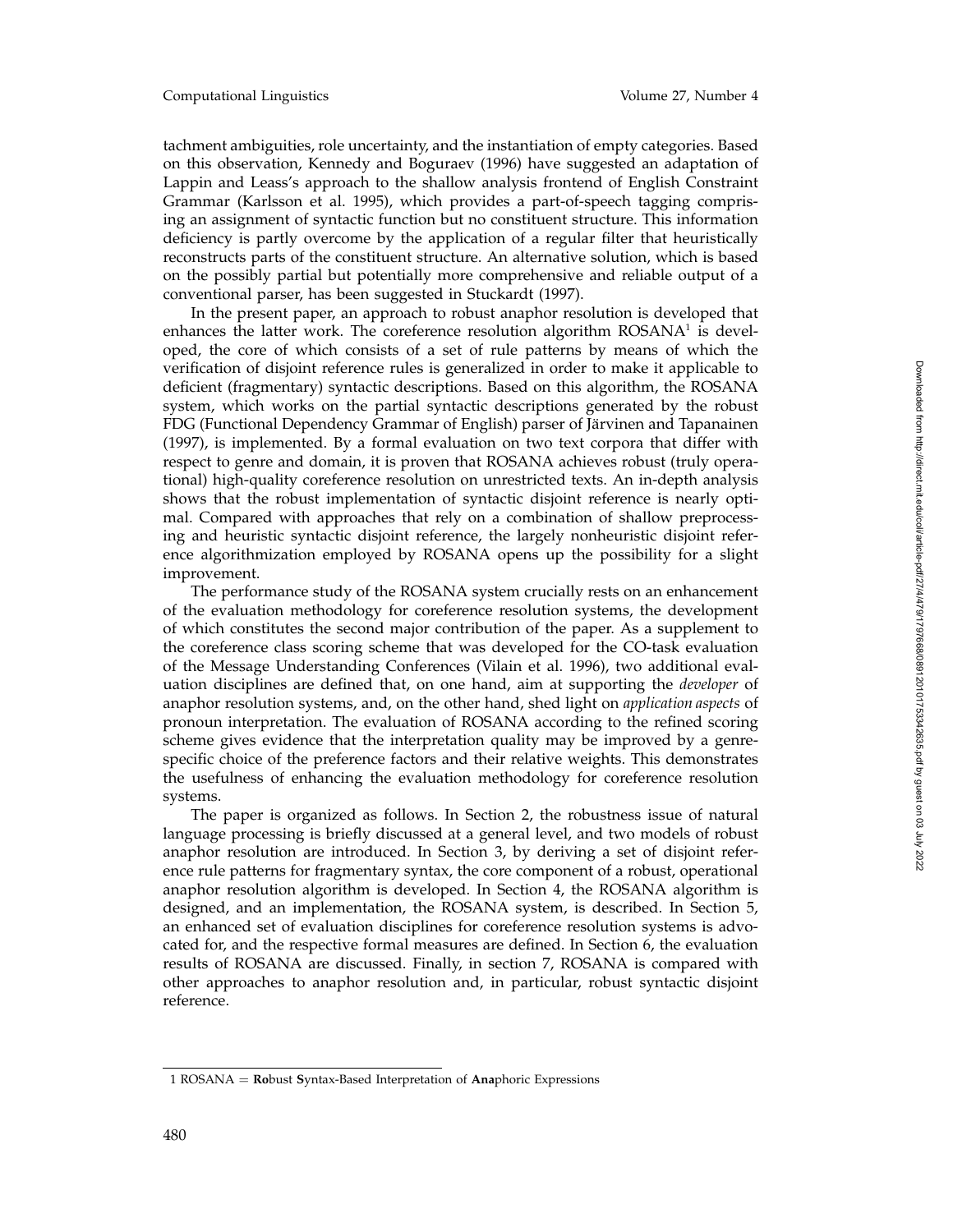## **2. Anaphor Resolution and the Robustness Issue**

#### **2.1 Robustness in Natural Language Processing**

In natural language processing in general, the robustness issue comprises the ability of a software system to cope with input that gives rise to **deficient descriptions** at some descriptive layer. <sup>2</sup> More or less implicit is the assumption that the system exhibits some kind of *monotonic behavior*: the less deficient the description, the higher the quality of the output (Menzel 1995).

Following Menzel further, this intuitive characterization may be refined. The processing should exhibit *autonomy* in the sense that complete failures at one stage of analysis should not cause complete failures at other stages of analysis or even a failure of the overall processing. Moreover, the processing model should ideally employ some kind of *interaction* between different stages of analysis: deficiency at one stage of analysis should be compensated by evidence gained at other stages.

#### **2.2 Two Models of Robust Anaphor Resolution**

In light of the above characterization, the robustness requirement for the anaphor resolution task may be rendered more precisely. In the aforementioned operational approaches, a *sequential processing model* is followed according to which anaphor resolution is performed by referring to the result of an *already completed* syntactic analysis. Under this architecture, evidence for structural disambiguation that may be contributed by strong expectations at the referential layer is not taken into account (Stuckardt 1996). In terms of the general goals of robust processing, since there is no interaction, this implies that the robustness requirement only shows up in the form of the monotonicity and autonomy demands: the anaphor resolution module has to cope with deficient or shallow syntactic information. Besides the trivial way of achieving this kind of robustness by simply not exploiting deficient syntactic descriptions, the following two models may be employed:

- **the shallow description model:** by employing heuristic rules to partially reconstruct the syntactic description, the anaphor resolution strategies are adapted to *shallow input data* that are never defective; 3
- **the deficient description model:** by extending anaphor resolution strategies to work on a possibly ambiguous or incomplete description, *syntactic evidence is exploited as far as available* .

In contrast to the approach of Kennedy and Boguraev (1996), which follows the shallow description model, the ROSANA algorithm is based on the deficient description model. In principle, even a "complete" algorithm that establishes the conceptually superior degree of robustness by means of interaction between structural disambiguation and anaphor resolution is feasible (Stuckardt 1997). As will become evident, however, the technically less complex sequential strategy employed by ROSANA already yields high-quality results and does not leave much room for further improvement.

<sup>2</sup> The deficiency may result either because the input itself is deficient or from shortcomings of the processing resources (e.g., lexicon, grammar/parser, or semantic/pragmatic disambiguation).

<sup>3</sup> Here, the monotonicity demand of intuitive robustness virtually vanishes, since there is no longer a syntactic input prone to deficiency.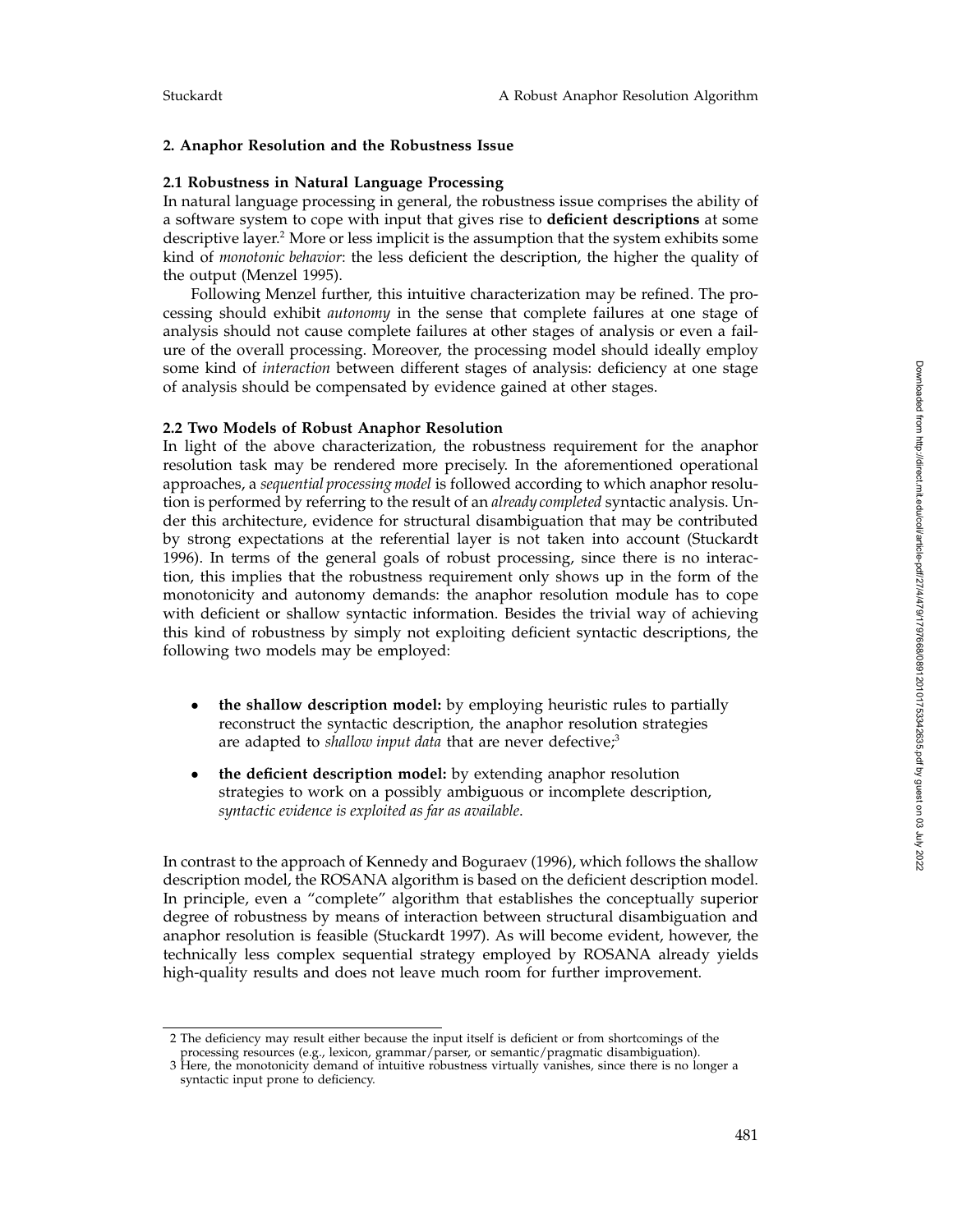# **2.3 Fragmentary Syntax**

The main phenomena that give rise to structural ambiguity of syntactic descriptions are *uncertainty of syntactic function* (involving subject and direct object) and *attachment ambiguities* of prepositional phrases, relative clauses, and adverbial clauses. In example  $(1),$ 

(1) Peter observed the man with the telescope.

depending on the availability of disambiguating information, it may be uncertain whether the underlined prepositional phrase *with the telescope* should be interpreted adverbially or attributively. From the configurational perspective, these ambiguities give rise to **fragmentary syntactic descriptions** that consist of several tree-shaped components. With the exception of the topmost tree fragment, all components correspond to a constituent of type PP, S, or NP whose attachment or role assignment failed.

In addition, *cases in which no reading exists* give rise to fragmentary syntactic descriptions comprising the constituents whose combination failed due to constraint violation.

## **2.4 Fragmentary Syntax and Anaphor Resolution**

Among the anaphor resolution strategies potentially affected by fragmentary syntax are both heuristics and constraints. Preference criteria like salience factors and syntactic parallelism are not affected by all types of syntactic defects. Moreover, there are many heuristics that do not rely on syntactic function or structure. Structural coindexing constraints, however, may lose evidence in all the above cases of fragmentary syntax. Since they are known to be of central importance to the antecedent-filtering phase of operational anaphor resolution approaches, the subsequent discussion focuses on the impact of deficient surface structure description on disjoint reference restrictions.

By referring to Chomsky's Government and Binding (GB) Theory, the core of the syntactic coindexing restrictions may be stated as follows (Chomsky 1981):<sup>4</sup>

#### **Definition**

*Binding principles A, B, and C*:

- (A) A reflexive or reciprocal is bound in its binding category.
- (B) A pronoun is free (i.e., not bound) in its binding category.
- (C) A referring expression<sup>5</sup> is free in any domain.

where **binding category** denotes the next surface-structural dominator containing some kind of subject, and **binding** is defined as *coindexed and c-commanding*:

<sup>4</sup> Various theoretical models that cover disjoint reference phenomena have been stated. Since the disjoint reference conditions are descriptive principles of grammar, the choice of the theoretical model is, in this sense, arbitrary. In the subsequent discussion, the comprehensive and widely known GB Theory is referred to.

<sup>5</sup> For example, common nouns and names.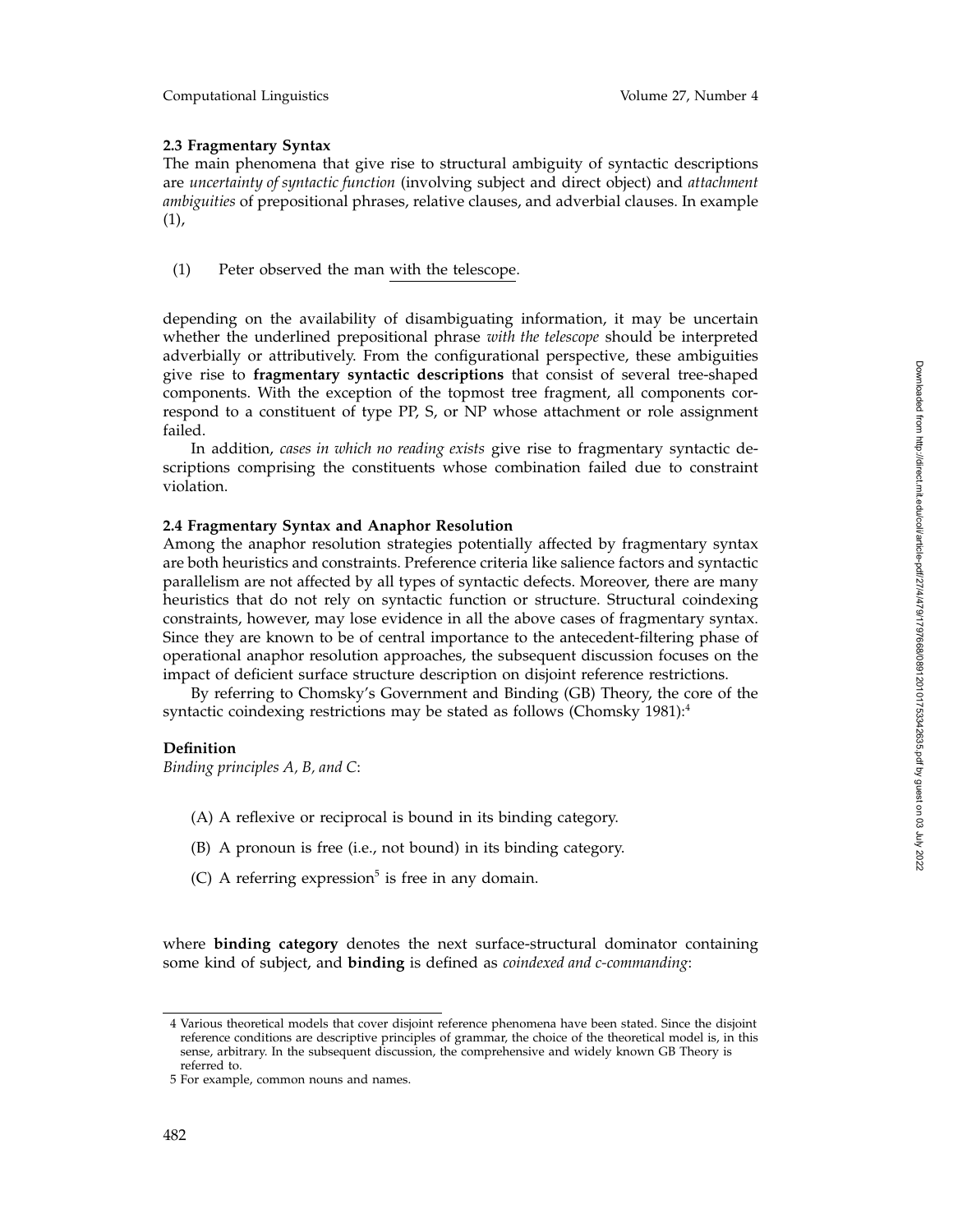# **Definition**

Surface structure node X *c-commands* node Y if and only if the next branching node that dominates  $X$  also dominates  $Y$  and it is not the case that  $X$  dominates  $Y$ ,  $Y$  dominates  $X$ , or  $X = Y$ .

The following examples illustrate the scope of the binding principles:

- (2) a. The barber*<sup>i</sup>* is shaving himself*i*/∗him*i*.
	- b. The client*<sup>i</sup>* wants that the barber*<sup>j</sup>* shaves ∗himself*i*/him*i*.
	- c. ∗The client*<sup>i</sup>* wants that the barber*<sup>j</sup>* shaves the client*i*.

In sentence (2a), whereas the reflexive *himself* is required to be coindexed with the local subject *the barber* (binding principle A), coindexing the pronoun *him* with the subject is ruled out (binding principle B) because, otherwise, the pronoun would be locally bound in its binding category. Sentence (2b) illustrates the case of nonlocal binding (here: outside the embedded sentence), which is admissible only in the case of the nonreflexive pronoun. As illustrated by sentence (2c) and modeled by binding principle C, referring expressions (e.g., common nouns and names) are not even allowed to be bound nonlocally.

A further structural well-formedness condition, commonly called the **i-withini condition**, aims at ruling out certain instances of referential circularity, that is, coindexings matching the pattern [*α...* [*β ...*]*i*]*<sup>i</sup>* (Chomsky 1981, page 212). It is motivated by cases like (3):

(3) ∗Mary knows [the owner of his*<sup>i</sup>* boat]*i*.

The following example illustrates that syntactic fragmentation may interfere with the application of syntactic disjoint reference conditions:

(4) Peter observed the owner of the telescope with it.

In (4), the i-within-i condition possibly applies:<sup>6</sup> the coindexing of *telescope* and *it* is admissible only if the PP containing *it* is not interpreted as an attribute to *telescope* otherwise, in violation of the i-within-i condition, the pronoun would be contained in the NP of the tentative antecedent. Hence, if the PP attachment ambiguity has not

<sup>6</sup> Since the (maximal projection of the) NP with head *telescope* dominates the NP of *it*, the former NP does not c-command the latter. Hence, coindexing the two NPs does not induce a relation of (local) binding, which implies that binding principle B does not apply in this case.

If one assumes the applicability of the i-within-i condition defined as above, however, there are two classes of cases that do not seem to be appropriately distinguished:

<sup>(</sup>i) Peter observed the owner of [the telescope near its*<sup>i</sup>* factory]*i*.

<sup>(</sup>ii) ∗Peter destroyed [a picture of its*<sup>i</sup>* frame]*i*.

Whereas in (i), where the possessive occurs in an adjunct phrase of the *telescope* NP, coindexing may be judged admissible, in (ii), where the possessive occurs in a complement phrase, coindexing seems to be inadmissible. If, however, the scope of the i-within-i condition were restricted to the complement cases (ii), then, since binding principle B does not apply, case (4) would remain unaccounted for. Whereas, in theory, it is widely agreed that the original definition of the i-within-i condition may be somewhat too strong (e.g., Chomsky 1981, page 212), with respect to the practical task of robust anaphor resolution, as the formal evaluations below will demonstrate, the original i-within-i condition is sufficient. In corpora, cases like (i) seem to be exceptional.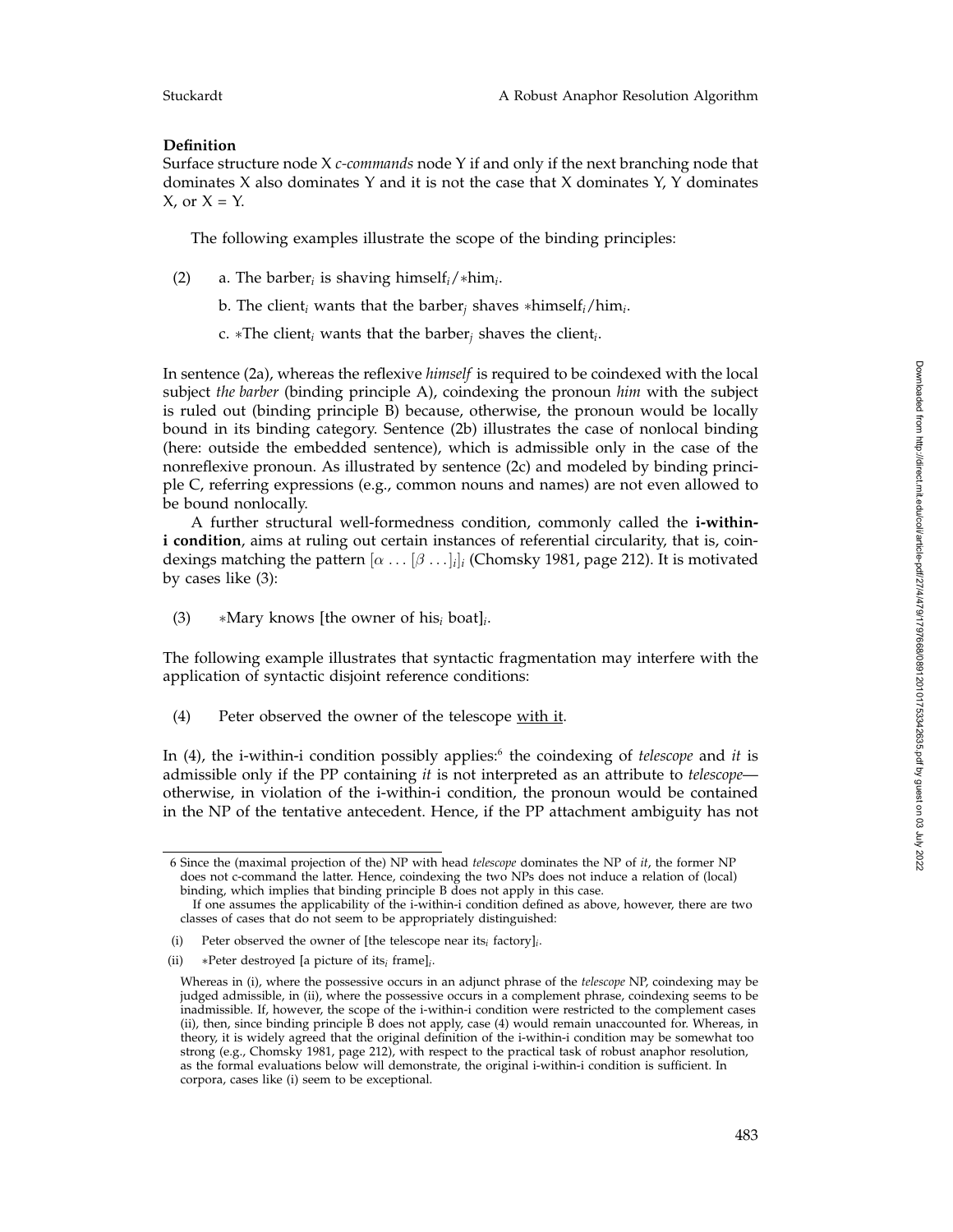been resolved prior to anaphor resolution, the fragmentary syntactic description does not contribute the configurational evidence necessary for definitely confirming the antecedent candidate *telescope* .

## **3. Checking Binding Constraints on Fragmentary Syntax**

## **3.1 Basic Observations**

The first step toward the verification of binding constraints on fragmentary syntax is suggested by the following observation: *if both the anaphor and the antecedent candidate are contained in the same connected component of the fragmentary syntactic description, no (direct) binding-theoretic evidence is lost*. In this case, it will be possible to verify the binding restrictions of anaphor and antecedent in a nonheuristic manner, since the necessary positive ( $\rightarrow$  binding principle A) and negative ( $\rightarrow$  binding principles B, C) syntacticconfigurational evidence is entirely available.<sup>7</sup> However, even in the disadvantageous case in which the anaphor and the antecedent candidate occur in different surface structure fragments, a closer look at the fragments may reveal additional information.

## **3.2 An Example**

The following example illustrates a typical case:<sup>8</sup>

(5) Der Mann hat den Präsidenten besucht, der ihn von sich überzeugte. the man has the president visited who him of himself convinced 'The man visited the president who convinced him of himself.'

Because of the intervening past participle, the relative clause may be interpreted as an attribute to either *Mann* or *Präsidenten*. Hence, syntactic ambiguity arises, yielding a surface structure description that consists of the following two fragments:<sup>9</sup>

*(S Mann (VP Pr¨asidenten)) (S der (VP ihn (VP (PP sich))))*

In addition, it is known that the second fragment is embedded in the first. There are three pronominal anaphors to be resolved: the reflexive pronoun *sich* of bindingtheoretic type A, the nonreflexive pronoun *ihn* of type B, and the relative pronoun *der* of type B.

Regarding the reflexive pronoun *sich*, it can be shown that binding-theoretic evidence is completely available. Clearly, this holds with respect to the candidates *der* and *ihn*, which are contained in the same surface structure fragment. However, even regarding the two candidates *Mann* and *Präsidenten* that occur in the other fragment, there is no loss of evidence: since the reflexive pronoun is of binding-theoretic type A, and the fragment in which it occurs contains its binding category (the S node of the

<sup>7</sup> However, this statement applies solely to the direct comparison of the involved occurrences, since in case of further, transitive coindexings, negative evidence stemming from decision interdependency may get lost (cf. Section 4.1).

<sup>8</sup> The example is given in German because the structural ambiguity emerges more strikingly.

<sup>9</sup> For the sake of readability, parts of the constituent structure are omitted.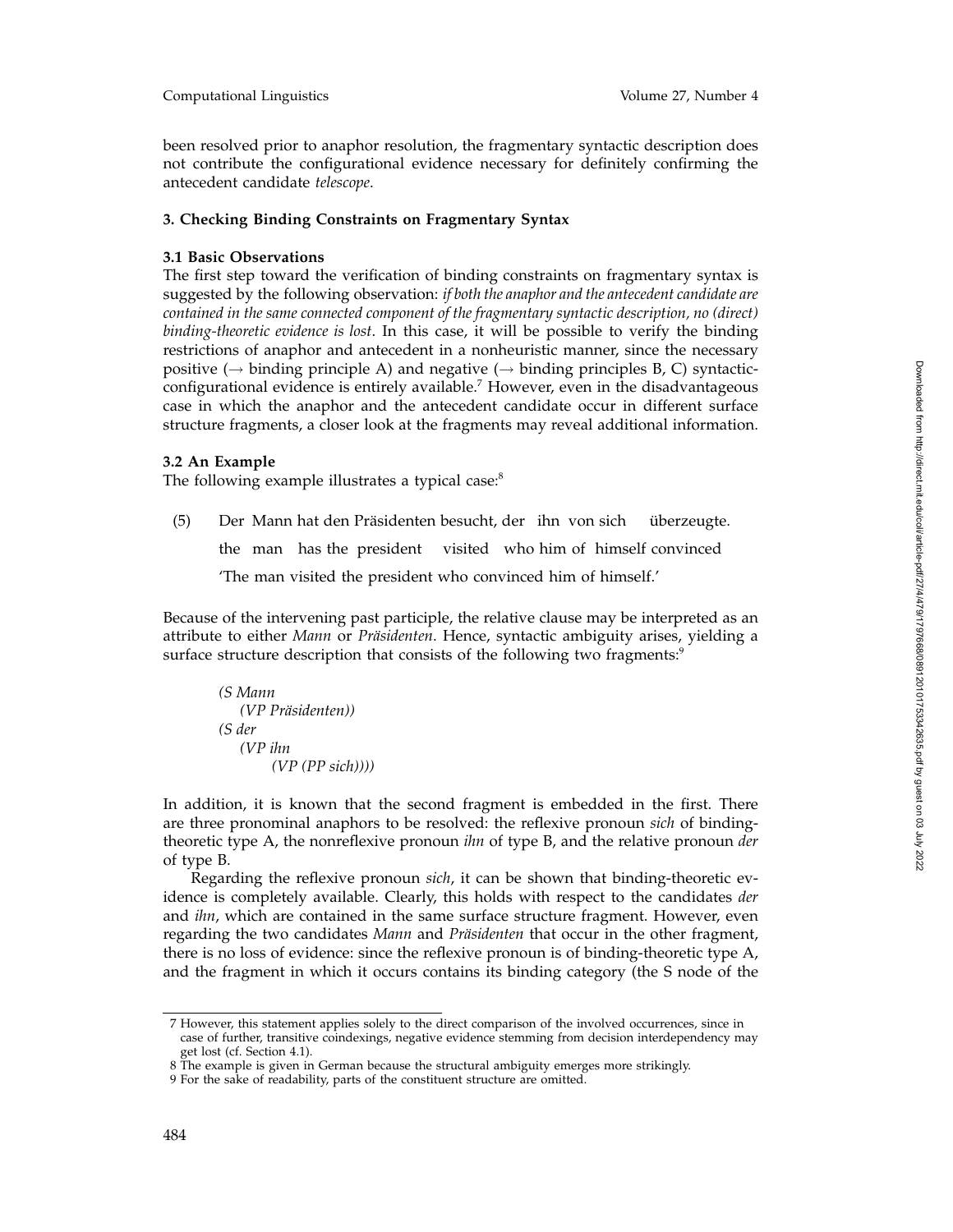relative clause), according to binding principle A both candidates may be definitively *ruled out* .

Similar observations can be made regarding the pronouns *ihn* and *der*, for which binding principle B applies: the two candidates *Mann* and *Präsidenten* are recognized as configurationally *admissible*. In this case, besides the binding category condition, it is decisive that their fragment is known to be *embedded* in the antecedent's fragments.<sup>10</sup>

## **3.3 Rule Patterns**

In the subsequent discussion, pairs of anaphors *α* and antecedent candidates *γ* are considered that occur in different surface syntactic fragments. The goal is to determine whether coindexing *α* and *γ* (as in the case of actually choosing *γ* as the antecedent of *α*) complies with the above-stated binding-theoretic conditions. Since, according to the definition of the binding principles, no asymmetric distinction between anaphor and candidate is drawn, the disjoint reference requirements of both *α* and *γ* must be taken into account.

By an abstraction over cases like the ones discussed in Section 3.2, a set of **rule patterns** can be designed by means of which the verification of syntactic disjoint reference is generalized in order to make it applicable to fragmentary syntactic descriptions (cf. Figure 1).<sup>11</sup> As illustrated by example (5), there are two classes of patterns.<sup>12</sup> One class (five patterns, labeled " ∗") matches cases in which, according to the binding principles, coindexing the anaphor  $\alpha$  and the antecedent candidate  $\gamma$  is *ruled out*; the other  $\chi$  condexing the anaphol  $\alpha$  and the antecedent candidate  $\gamma$  is *ruled out*, the other class (three patterns, labeled " $\sqrt{\ }$ ") applies in certain cases where no binding principle is violated and coindexing is therefore *admissible*. By the binding principles, conditions regarding, on one hand, the *presence or absence* of a c-command relation, and, on the other hand, the *locality or nonlocality* of this relation, are stated. The rule patterns are designed to match fragmentary cases in which at least one condition of either anaphor or candidate is violated (" ∗" patterns), or cases in which all conditions of anaphor and  $\alpha$  candidate are satisfied ( $\gamma$ <sup>"</sup> patterns). Figure 2 explicates the specific conditions the candidate are satisfied ( $\gamma$ <sup>"</sup> patterns). Figure 2 explicates the specific conditions the different patterns aim at. Three patterns apply in certain cases of binding principle A violation ([E2]: missing locality; [E4]: missing c-command relation; [F2]: either missing locality or missing c-command relation). Another two patterns cover instances of binding principle C violation ([E3a], [E3b]: c-command relation). Three other patterns match cases of binding principle B satisfaction ([F1], [E1a], [E1b]: nonlocality).

This collection of rules may be supplemented with further patterns employing more sophisticated conditions regarding the fragments to be matched.<sup>13</sup> The actual choice of rule patterns, however, should depend on the parser that is used. As will

<sup>10</sup> It is evident that there are cases in which the latter condition does not hold and the coindexing would violate binding principle C.

<sup>11</sup> The following notational conventions are used: round brackets delimit constituents; square brackets emphasize fragment boundaries;  $bc(X)$  denotes the binding category of surface structure node X;  $bn(X)$ denotes the branching node dominating *X* according to the c-command definition; the subscript of  $X_{type\ Y}$  denotes that the binding-theoretic class of the occurrence contributed by *X* is  $Y \in \{A, B, C\}$ ; for example,  $P_{type\ B}$  is a pronoun.  $\sqrt{\frac{\varkappa}{n}}$  indicate the prediction of the particular pattern, that is, whether, in structural configurations matching the pattern, coindexing is admissible or ruled out.

<sup>12</sup> Example (5) illustrates an instance of syntactic fragmentation that is due to structural ambiguity. The rule patterns, however, are general in the sense that they also cover cases of fragmentary syntactic description that are induced by parsing constraint violation (cf. Section 2.3).

<sup>13</sup> For example, patterns may be added that match instances of *binding principle B violation*, that is, cases in which one occurrence of type B is *locally c-commanded* by the other occurrence. To recognize such cases, *two* conditions must be verified, one requiring that one occurrence c-command the other (of type B) regardless of the attachment choice, the other requiring that the fragment of the latter occurrence *not* contain the occurrence's binding category. Similar conditions may be employed for recognizing instances of *binding principle A satisfaction* .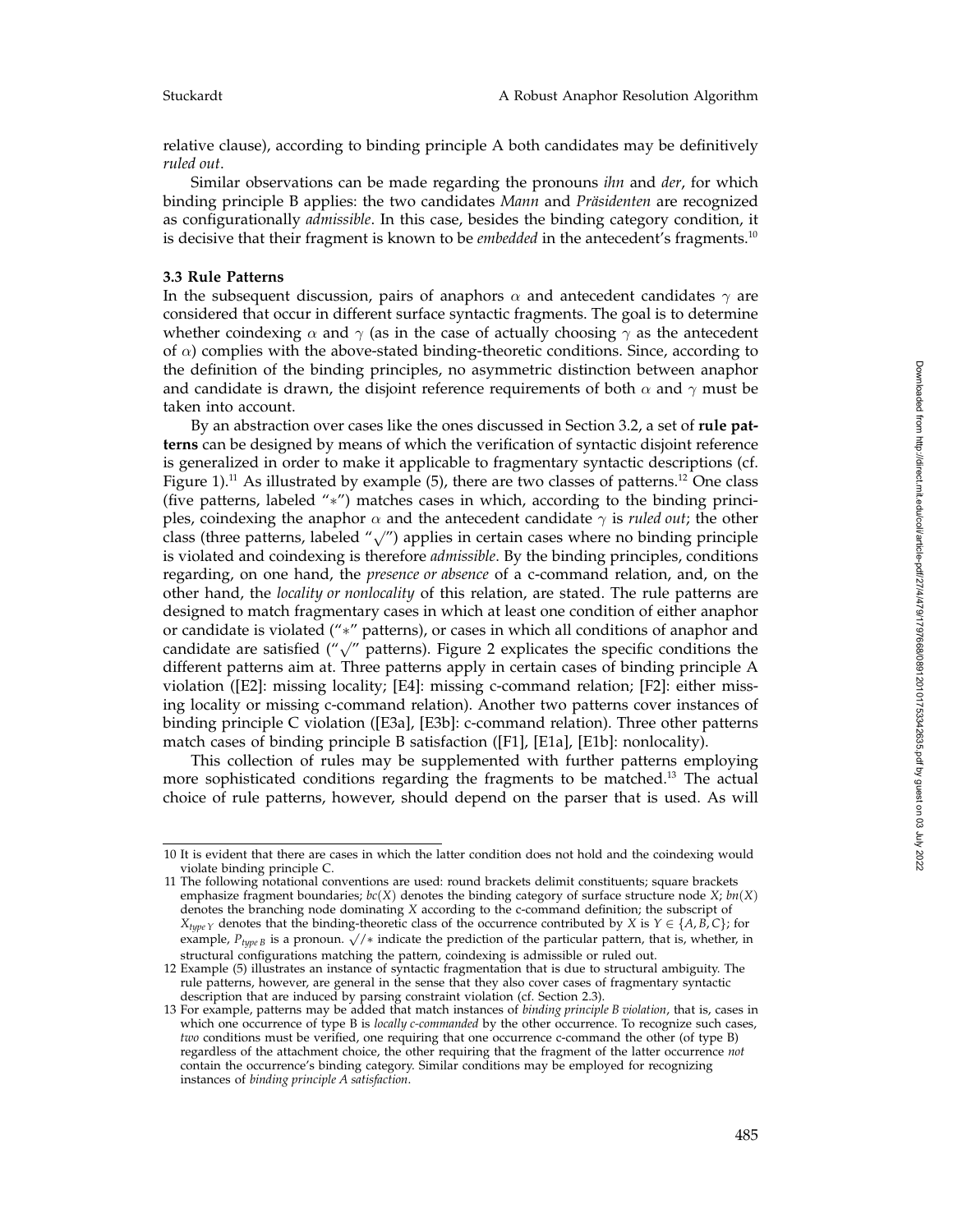Computational Linguistics Volume 27, Number 4

[F1]  $\sqrt{\xi \dots F_i} = [\dots bc(\gamma)(\dots \gamma_{type B} \dots) \dots], \dots, F_i = [\dots bc(\alpha)(\dots \alpha_{type B} \dots) \dots],$ [F2] \* {...  $F_i = [\dots bn(\gamma)(\dots \gamma_{type A/B/C} \dots) \dots], \dots, F_j = [\dots bc(\alpha)(\dots \alpha_{type A} \dots) \dots].$  $[E1a] \quad \sqrt{\quad} \{ \dots F_d = [\dots \gamma_{typeA/B/C} \dots] \}, \dots, F_e = [\dots bc(\alpha)(\dots \alpha_{typeB} \dots) \dots] \dots]$  $[F1b] \quad \sqrt{\quad} \{ \dots F_d = [\dots \alpha_{typeB/C} \dots], \dots, F_e = [\dots bc(\gamma)(\dots \gamma_{typeB} \dots) \dots], \dots \}$  $[E2]$  \* {  $\ldots$  *F<sub>d</sub>* = [ $\ldots$   $\gamma_{type A/B/C}$   $\ldots$  }  $\ldots$  ,  $F_e = [\ldots bc(\alpha)(\ldots \alpha_{type A} \ldots) \ldots] \ldots$ }  $[F3a]$  \* {  $\ldots$  *F<sub>d</sub>* = [ $\ldots$   $\gamma_{type\ A/B/C}$   $\ldots$ ],  $\ldots$ ,  $F_e$  = [ $\ldots$   $\alpha_{type\ C}$   $\ldots$ ]  $\ldots$ }, if  $\gamma$  c-commands  $\alpha$  regardless of the attachment choice  $[F3b]$  \* {  $\ldots$  *F<sub>d</sub>* = [ $\ldots \alpha_{type\ A/B/C} \ldots$ ],  $\ldots$ ,  $F_e = [\ldots \gamma_{type\ C} \ldots] \ldots$ }, if *α* c-commands *γ* regardless of the attachment choice  $[F4]$   $*$   $\{ \dots F_d = [\dots \alpha_{type A} \dots], \dots, F_e = [\dots bn(\gamma)(\dots \gamma_{type A/B/C} \dots) \dots]$ 

## **Figure 1**

Rule patterns for binding constraint verification on fragmentary syntax.

| [F1]  | BP B of $\alpha$ / $\gamma$ is satisfied | $\gamma$ does not locally bind $\alpha$ and $\alpha$ does not locally bind $\gamma$    |
|-------|------------------------------------------|----------------------------------------------------------------------------------------|
| [F2]  | BP A of $\alpha$ is violated             | $\gamma$ does not <i>locally</i> bind $\alpha \vee \gamma$ does not c-command $\alpha$ |
| [E1a] | BP B of $\alpha$ is satisfied            | $\gamma$ does not <i>locally</i> bind $\alpha$                                         |
| [E1b] | BP B of $\gamma$ is satisfied            | $\alpha$ does not <i>locally</i> bind $\gamma$                                         |
| [E2]  | BP A of $\alpha$ is violated             | $\gamma$ does not <i>locally</i> bind $\alpha$                                         |
| [E3a] | BP C of $\alpha$ is violated             | $\gamma$ c-commands $\alpha$                                                           |
| [E3b] | BP C of $\gamma$ is violated             | $\alpha$ c-commands $\gamma$                                                           |
| [E4]  | BP A of $\alpha$ is violated             | $\gamma$ does not c-command $\alpha$                                                   |
|       |                                          |                                                                                        |

## **Figure 2**

Binding-theoretic background of the rule patterns.  $(BP = \text{binding principle})$ 

become evident, the above basic set of patterns might suffice when the degree of fragmentation of the parsing results is low.

Discussion of some examples will explain these patterns in more detail.

*Rule pattern [F1]*

 $\sqrt{\xi \dots F_i} = [\dots bc(\gamma)(\dots \gamma_{\text{type }B} \dots) \dots], \dots, F_i = [\dots bc(\alpha)(\dots \alpha_{\text{type }B} \dots) \dots] \dots]$ 

is applicable in cases where two nonreflexive (type B) pronouns  $\alpha$  and  $\gamma$  are contained in different surface structure fragments, and, in addition, each fragment contains the binding category  $(bc)$  of the respective pronoun. Under these conditions, the coindexing of the two pronouns is admissible since, in any possible syntactic reading, it cannot be the case that one of the pronouns *locally* binds the other; that is, the applicable binding principle B will be satisfied in any case. Typical instances are structurally ambiguous adverbial clauses:

(6) The president left after  $he$  had spoken because  $he$  was tired.</u></u>

Under the assumptions that the parser lacks the knowledge necessary to structurally disambiguate the *because* clause (which may be interpreted as an adverb of either the main or the *after* clause) and that the syntactic fragments of both adverbial clauses are correctly determined, rule pattern [F1] becomes applicable since, for both pronouns,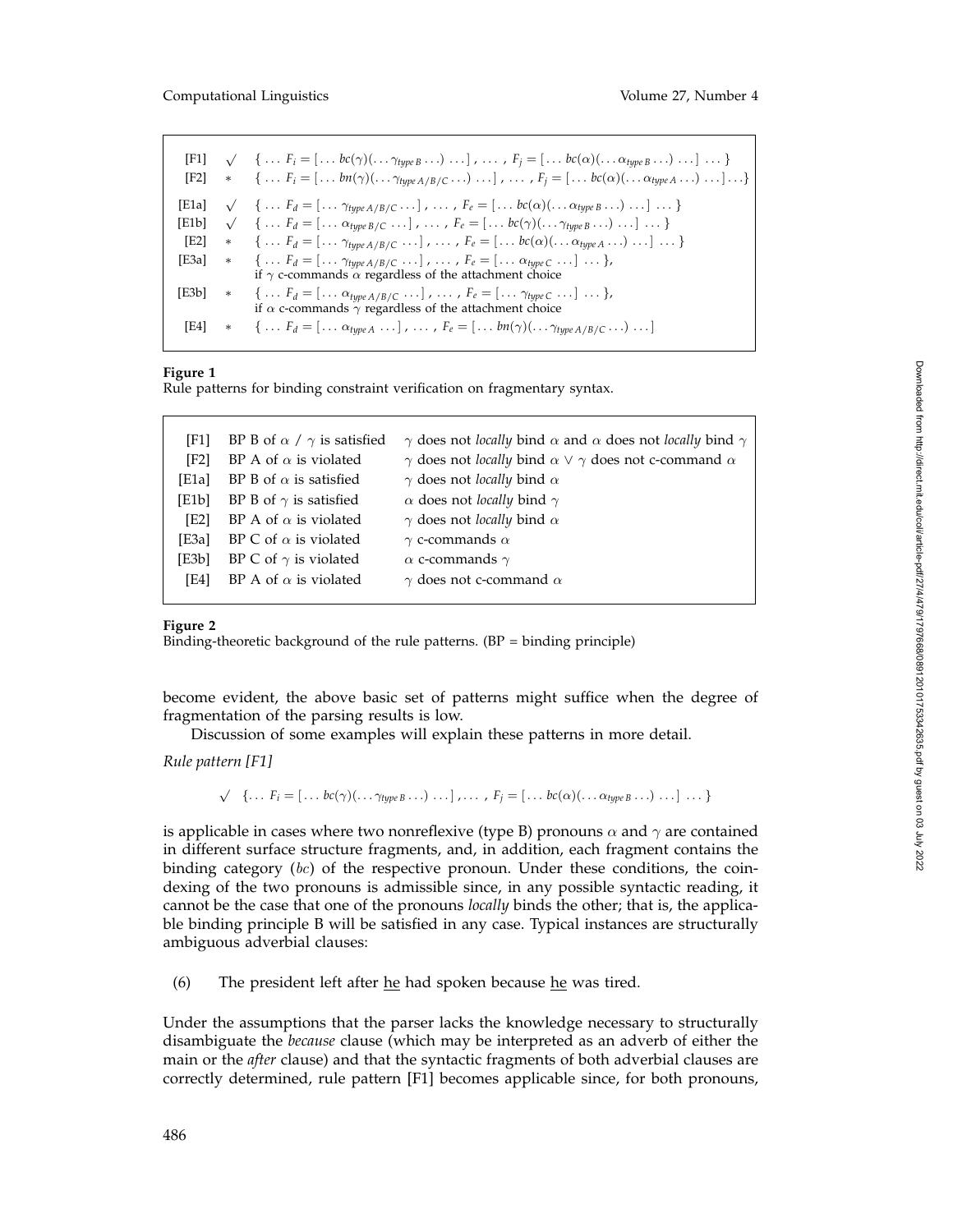the binding category, which is the topmost S node of the respective adverbial clause, is contained in the respective fragment.

# *Rule pattern [F2]*

\*  $\{\ldots F_i = [\ldots bn(\gamma)(\ldots \gamma_{type A/B/C} \ldots) \ldots], \ldots, F_j = [\ldots bc(\alpha)(\ldots \alpha_{type A} \ldots) \ldots] \ldots \}$ 

applies in cases where a reflexive pronoun  $\alpha$  occurs in a syntactic fragment that contains its binding category: any candidate  $\gamma$  of arbitrary binding-theoretic type (A, B, or C) that occurs in a different fragment containing its branching node  $(bn)$  may be ruled out on configurational grounds since it is impossible to structurally conjoin the two fragments in such a way that *γ*, as required by binding principle A of *α*, locally binds *α*. Here, the condition that the binding category be present in the anaphor's fragment ensures that, in case this fragment is subordinated under the candidate's fragment, no relation of *local* binding holds; on the other hand, the condition that the branching node be present in the candidate's fragment rules out, in the opposite case, the possibility of establishing a c-command relation. [F2] is applicable in the case of example (5). Since the relative clause contains a reflexive pronoun (taken as anaphor  $\alpha$ ) and the respective binding category, it matches the fragment  $F_i$ ; similarly, the main clause instantiates  $F_i$  with respect to any of its type C occurrences (taken as candidates *γ*). Hence, according to the prediction of [F2], the immediate, *constructive*<sup>14</sup> coindexing of the reflexive pronoun with any of the candidates occurring in the main clause is ruled out.

For certain adjacent syntactic fragments, the parsing result may comprise additional information about immediate or transitive *embedding*. Based on this evidence, further rule patterns may become applicable ( $F_d$  = dominating fragment,  $F_e$  = embedded fragment):

*Rule patterns [E1a] and [E1b]*

$$
\begin{array}{ll}\n\sqrt{ \left\{\ldots F_d = [\ldots \gamma_{type A/B/C} \ldots], \ldots, F_e = [\ldots bc(\alpha)(\ldots \alpha_{type B} \ldots), \ldots], \ldots \right\}} \\
\sqrt{ \left\{\ldots F_d = [\ldots \alpha_{type B/C} \ldots], \ldots, F_e = [\ldots bc(\gamma)(\ldots \gamma_{type B} \ldots), \ldots], \ldots \right\}}\n\end{array}
$$

are the (enhanced) counterparts of pattern [F1]. If the fragment of the type B anaphor *α* is subordinated, coindexing with an outside candidate *γ* (here: arbitrarily of type A, B, or C) is admissible. If, on the other hand, the fragment of the type B (or type C) anaphor *α* is known to be the dominator, a candidate *γ* of type B that occurs in a fragment containing its binding category is configurationally permitted.15 Hence, because of the additionally available embedding information, it is possible to relax the demands on the dominating fragment, which is no longer required to contain the binding category of the respective occurrence. Typical cases in which [E1a] and [E1b] apply are instances of structurally ambiguous relative clauses. In example (5), since the (embedded) relative clause fragment contains the binding category of the nonreflexive (type B) pronoun occurrences (taken as anaphors *α*), fragment *F <sup>e</sup>* of rule [E1a] is instantiated; moreover, trivially, the (dominating) main clause instantiates  $F_d$ 

<sup>14</sup> While binding principle A constructively demands the existence of at least one local binder, it does not preclude further, possibly nonlocal coindexings (cf. the example in Section 4.1). In this sense, the application of [F2] is confined to the *constructive* search for the antecedent required to fulfill binding principle A.

<sup>15</sup> In the case of [E1b], the *anaphor* (i.e., the occurrence to be constructively resolved) occurs in the dominating fragment. Since *γ* cannot be a local binder of *α*, the occurrence in the dominating fragment is not allowed to be of type A (cf. the remarks on constructive coindexing in footnote 14). Hence, since *α* and *γ* are not interchangeable, [E1a] and [E1b] look slightly different.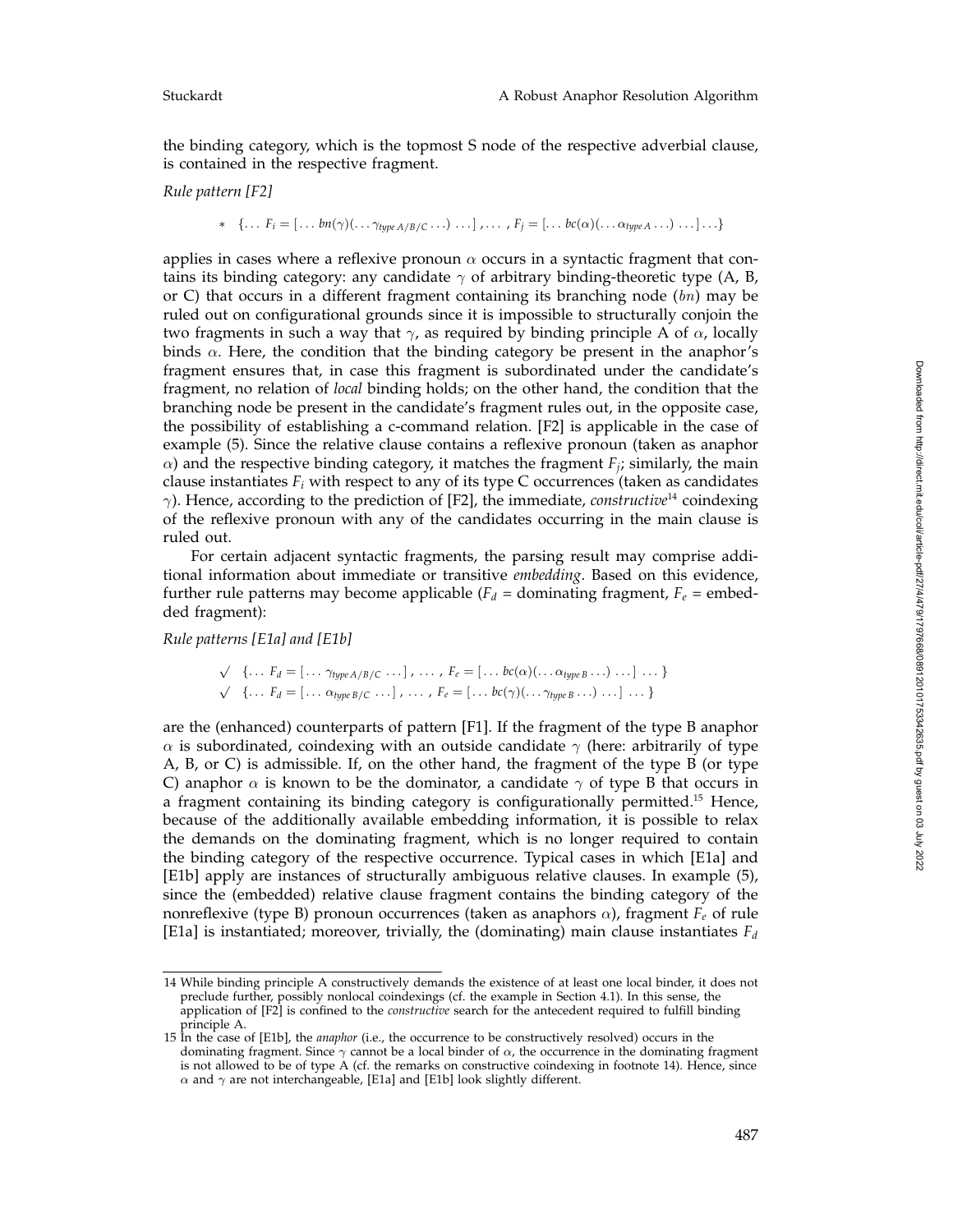with respect to any of its (type C) occurrences (taken as candidates *γ*). Hence, [E1a] applies, licensing the respective coindexings.

# *Rule pattern [E2]*

\*  $\{ \dots F_d = [\dots \gamma_{type A/B/C} \dots], \dots, F_e = [\dots bc(\alpha)(\dots \alpha_{type A} \dots) \dots], \dots \}$ 

is the counterpart of pattern [F2]. Under the condition that the anaphor's fragment is known to be subordinated, the restriction that the candidate's fragment contain the respective branching node can be dropped; the presence of the reflexive pronoun's binding category in the embedded fragment proves to be sufficient for ruling out the candidate as the constructive antecedent required according to binding principle A. Again, applied to example (5), [E2] rules out the constructive coindexing of the reflexive pronoun with any candidate occurring in the main clause.

*Rule patterns [E3a] and [E3b]*

- ∗ { ...  $F_d = [$  ... γ<sub>type A</sup>/B/C ··· }, ...,  $F_e = [$  ...  $\alpha_{type}$  C ··· }, ...}</sub> if *γ* c-commands *α* regardless of the attachment choice
- \*  $\{ \ldots F_d = [\ldots \alpha_{typeA/B/C} \ldots], \ldots, F_e = [\ldots \gamma_{typeC} \ldots], \ldots \},\$ if *α* c-commands *γ* regardless of the attachment choice

formally characterize a particular case in which binding principle C is violated: if a type C expression occurs in the embedded fragment, and, in addition, it is known that the other occurrence will c-command the type C expression regardless of the attachment choice, then this coindexing can be definitively ruled out since, in any case, binding principle C will be violated. Typically, these rules apply if the expression occurring in the dominating fragment holds the structurally prominent role of the syntactic subject.

*Rule pattern [E4]*

\* 
$$
\{\ldots F_d = [\ldots \alpha_{typeA} \ldots], \ldots, F_e = [\ldots bn(\gamma)(\ldots \gamma_{typeA/B/C} \ldots), \ldots]
$$

deals with another generic case of binding principle A violation. If the type A pronoun  $\alpha$  occurs in the dominating fragment, and, in addition, the subordinated fragment contains the branching node of a constructive candidate  $\gamma$  of arbitrary binding-theoretic type, this candidate can be ruled out since, in any possible case of structural recombination,  $\gamma$  will not c-command  $\alpha$ ; in particular, this implies that, as required by binding principle A, *γ* does not (locally) bind *α*. Since the requirement on the constructive candidate's fragment is weak, pattern [E4] applies in virtually any case in which a reflexive pronoun occurs in a dominating fragment.

In general, there may be more than one rule pattern applying to a certain configuration.16 However, the set of patterns is *consistent* in the sense that, whenever this situation arises, the predictions of all applicable rules are identical.

There are two further rule patterns that match certain syntactic configurations in which a coindexing would violate the *i*-within-*i* condition (cf. Figure 3). Both patterns are abstractions over cases of fragment embedding in which the root of the dominating fragment constitutes one of the relevant occurrences. Thus, the scope of the i-within-i patterns is rather restricted. As an example, if there is a dominating NP fragment (constituting an antecedent candidate *γ*) and a locally ambiguous PP fragment containing an anaphor *α*, [IEa] rules out coindexing the anaphor's NP with the overall NP.

<sup>16</sup> For example, [F2] as well as [E2] in the case of the reflexive pronoun in example (5).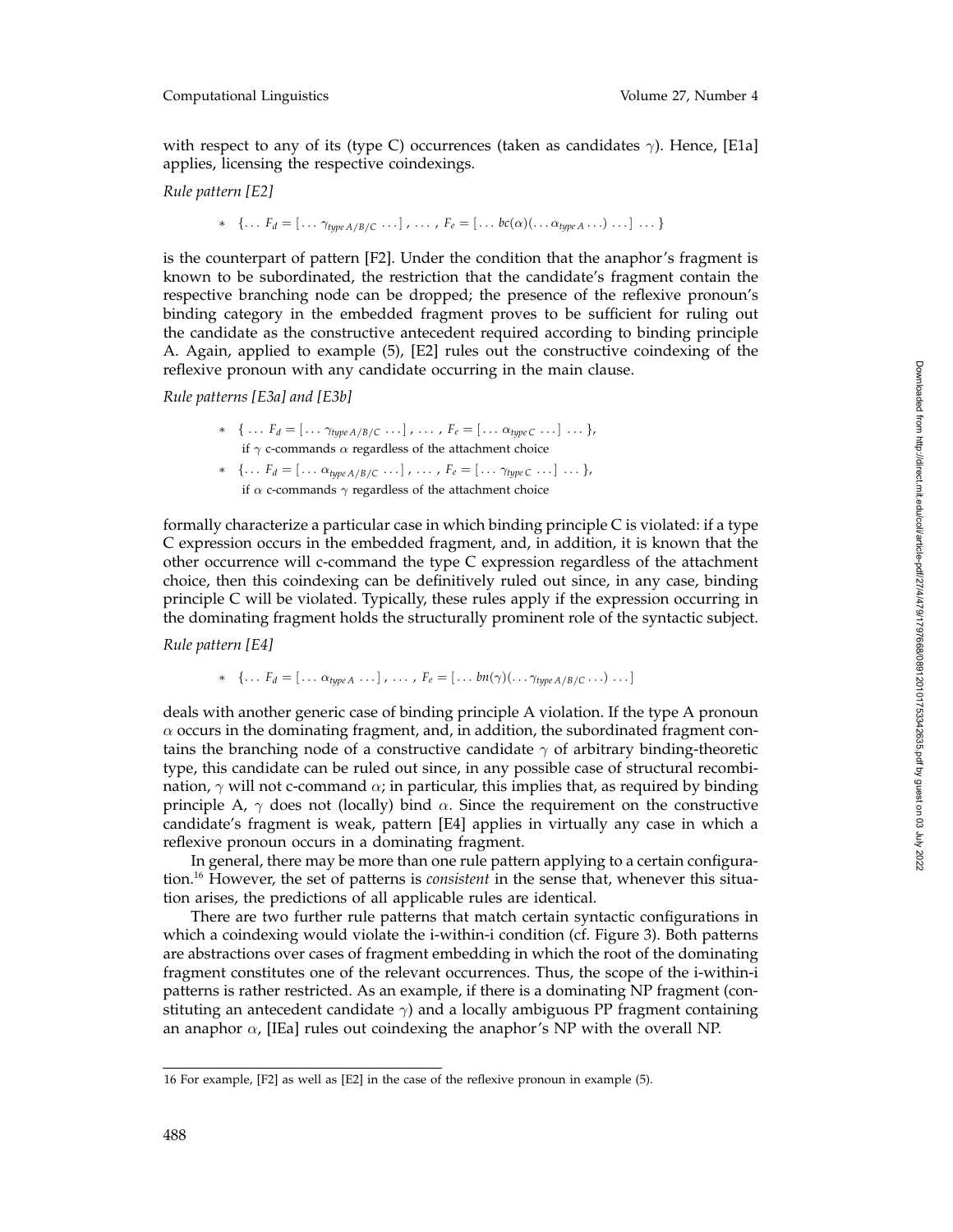[IEa]  $* \{ ... F_d = [\gamma(...)] , ..., F_e = [ ... \alpha(...) ... ] ... ]$  $[IEb]$  \* { ...  $F_d = [\alpha(\ldots)]$  , ... ,  $F_e = [\ldots \gamma(\ldots) \ldots] \ldots$  }

**Figure 3**

Rule patterns for i-within-i condition verification on fragmentary syntax.

# **4. Anaphor Resolution on Fragmentary Syntax: The ROSANA System**

Based on the above set of rule patterns, an anaphor resolution algorithm can be designed that achieves robustness against fragmentary syntactic descriptions according to the deficient description model.

# **4.1 The ROSANA Algorithm**

Figure 4 describes the ROSANA algorithm. By applying a set of *restrictions* (Step 1) prior to a set of *preferences* (Step 2), this algorithm follows Carbonell and Brown's (1988) fundamental strategy by means of which the candidate set is narrowed down as early as possible. In Step 3, the actual *selection* of antecedents takes place. Among the strategies to be applied are restrictions (e.g., morphosyntactic and lexical congruence, disjoint reference conditions) and a plethora of preference factors (subject/topicalization salience, syntactic obliqueness, recency, cataphor penalty, parallelism [inertia of syntactic function]). Since the goal is to design an anaphor resolution *algorithm*, the choice is restricted to strategies that are operational.

With respect to syntactic disjoint reference, the central goal of robustness against fragmentary syntax is achieved in Steps 1(b) and 3(b). As described above, if the considered occurrences are situated in different syntactic fragments, the rule patterns come into play; the actual set of patterns to be applied depends on whether or not it is known that one of the fragments is embedded in the other. Patterns labeled "∗" are used to eliminate candidates (Steps 1(b)iv and 1(b)v). Patterns marked " $\sqrt{\ }$ " are used to *definitively* admit candidates (Step 1(b)vi), contrasting with *heuristic* admittance (Step 1(b)vii), which entails a decrement of the plausibility score in Step 2(a).

One subtlety taken into account is **interdependency** between different antecedent decisions (cf. Step 3). In particular, decision interdependency may arise because of the transitivity of the coindexing relation. As illustrated by the following example, even regarding *inter*sentential anaphora, antecedent decisions that *individually* comply with the disjoint reference conditions may *collectively* induce a violation:

(7) ∗Gropius*<sup>i</sup>* discusses the plans with Behrens*j*. He*<sup>i</sup>* meets him*<sup>i</sup>* in Dessau.

For each of the two pronouns, candidate *Gropius* is configurationally admissible. In a formal sense, however, the binding principles state restrictions on (intrasentential) index *distributions* rather than on single anaphor-candidate pairs in isolation: in the example, binding principle B of the pronoun *him* is *transitively* violated. In explicitly checking for the binding-theoretic admissibility of transitively induced coindexings, the algorithm guards against such cases (Step 3(b)). However, care must be taken not to apply the binding restriction for reflexives constructively in this test since, as illustrated in the following example, besides demanding constructively one local binder, binding principle A does not rule out *further* nonlocal coindexings:

(8) Gropius*<sup>i</sup>* admits that he*<sup>i</sup>* shaves himself*i*.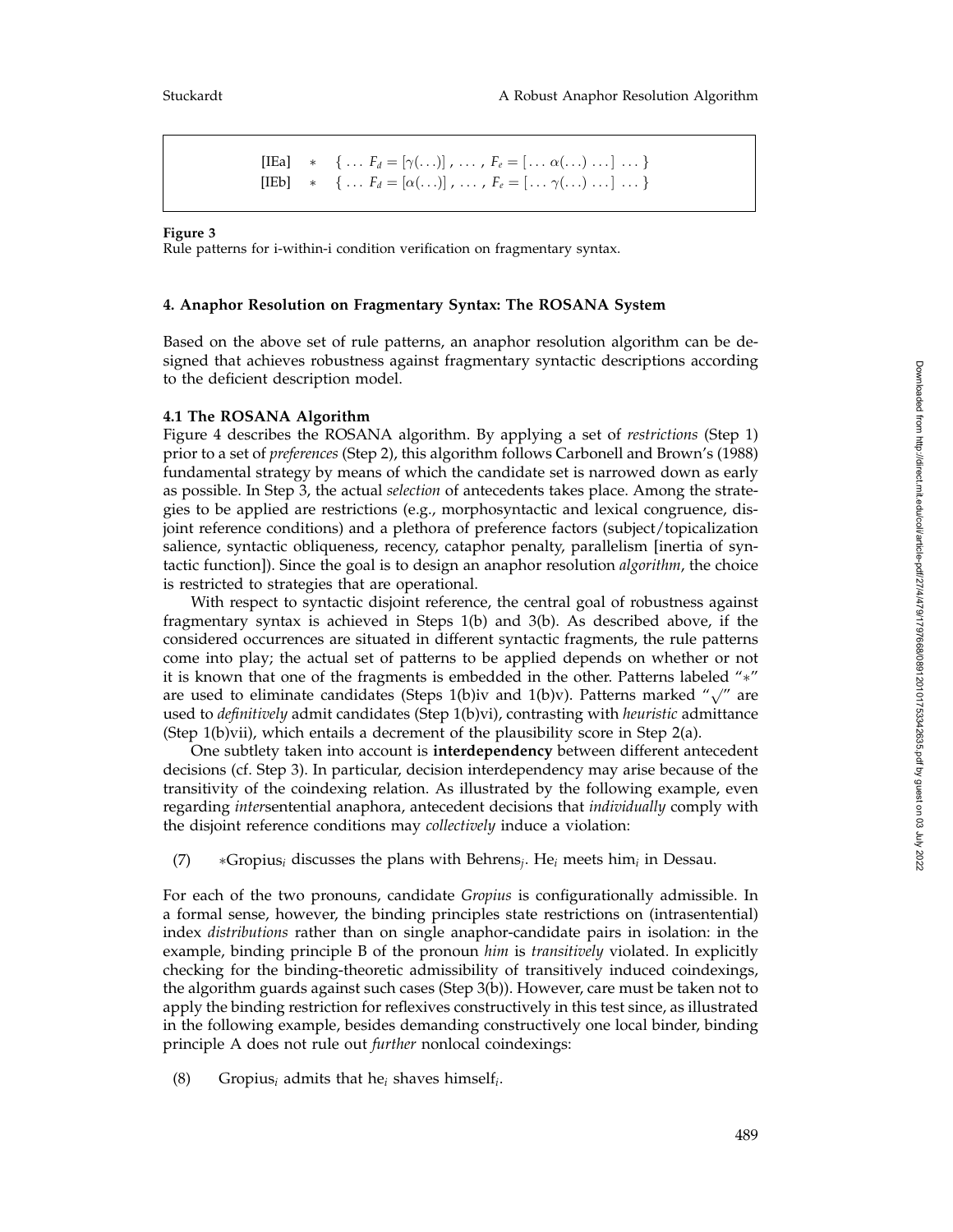|            | 1. Candidate filtering: For each anaphoric NP $\alpha$ , determine the set of admissible<br>antecedents $\gamma$ :                                                                                                                                                                                                                                                                                                                                                                                                                                                          |
|------------|-----------------------------------------------------------------------------------------------------------------------------------------------------------------------------------------------------------------------------------------------------------------------------------------------------------------------------------------------------------------------------------------------------------------------------------------------------------------------------------------------------------------------------------------------------------------------------|
| (a)<br>(b) | verify morphosyntactic or lexical agreement with $\gamma$ ;<br>if the antecedent candidate $\gamma$ is intrasentential:                                                                                                                                                                                                                                                                                                                                                                                                                                                     |
|            | if $\alpha$ and $\gamma$ belong to the same syntactic fragment, then verify<br>that                                                                                                                                                                                                                                                                                                                                                                                                                                                                                         |
|            | i.<br>the binding restriction of $\alpha$ is constructively satisfied,<br>ii.<br>the binding restriction of $\gamma$ is not violated,<br>iii.<br>no <i>i</i> -within-i configuration results;                                                                                                                                                                                                                                                                                                                                                                               |
|            | else ( $\alpha$ and $\gamma$ belong to different syntactic fragments) try the<br>rule patterns:                                                                                                                                                                                                                                                                                                                                                                                                                                                                             |
|            | if one of the patterns $[E2]$ , $[E3a]$ , $[E3b]$ , $[E4]$ , or $[F2]$ is<br>iv.<br>matched, then some binding restrictions are violated,<br>else if one of the two i-within-i rule patterns applies,<br>V.<br>then some binding restrictions are violated,<br>else if pattern $[E1a]$ , $[E1b]$ , or $[F1]$ applies,<br>vi.<br>then the binding restrictions of $\alpha$ and $\gamma$ are satisfied,<br>else (no rule pattern applies) assume heuristically<br>vii.<br>that the binding restrictions of $\alpha$ and $\gamma$ are satisfied;                               |
| (c)        | if $\alpha$ is a type B pronoun, antecedent candidate $\gamma$ is intrasentential, and,<br>with respect to surface order, $\gamma$ follows $\alpha$ , verify that $\gamma$ is <i>definite</i> .                                                                                                                                                                                                                                                                                                                                                                             |
|            | 2. Candidate scoring and sorting:                                                                                                                                                                                                                                                                                                                                                                                                                                                                                                                                           |
| (a)<br>(b) | For each remaining anaphor-candidate pair $(\alpha_i, \gamma_i)$ : based on a set of<br>preference heuristics, determine the numerical plausibility score $v(\alpha_i, \gamma_i)$ .<br>If the binding-theoretic admissibility was approved heuristically in step<br>1(b)vii, then reduce the plausibility score $v(\alpha_i, \gamma_i)$ by a constant value;<br>for each anaphor $\alpha$ : sort candidates $\gamma_i$ according to decreasing                                                                                                                              |
| (c)        | plausibility $v(\alpha, \gamma_i)$ ;<br>sort the anaphors $\alpha$ according to decreasing plausibility of their<br>respective best antecedent candidates.                                                                                                                                                                                                                                                                                                                                                                                                                  |
|            | 3. Antecedent selection: Consider anaphors $\alpha$ in the order determined in Step 2(c).<br>Suggest antecedent candidates $\gamma_i(\alpha)$ in the order determined in Step 2(b).<br>Select $\gamma_i(\alpha)$ as candidate if there is no interdependency, that is, if                                                                                                                                                                                                                                                                                                   |
| (a)<br>(b) | the morphosyntactic features of $\alpha$ and $\gamma_i(\alpha)$ are still compatible,<br>for all occurrences $\delta_{\gamma_i(\alpha)}$ and $\delta_{\alpha}$ the coindexing of which with $\gamma_i(\alpha)$ and<br>(respectively) $\alpha$ has been determined in the <i>current</i> invocation of the<br>algorithm: the coindexing of $\delta_{\gamma_i(\alpha)}$ and $\delta_{\alpha}$ , which results transitively<br>when choosing $\gamma_i(\alpha)$ as antecedent for $\alpha$ , violates neither the binding<br>principles nor the i-within-i condition; that is, |
|            | if $\delta_{\gamma_i(\alpha)}$ and $\delta_{\alpha}$ belong to the same syntactic fragment, then, for<br>both occurrences, verify the respective binding conditions and<br>the i-within-i condition according to steps 1(b)ii and 1(b)iii,<br>else if $\delta_{\gamma_i(\alpha)}$ and $\delta_{\alpha}$ belong to different syntactic fragments,<br>then proceed according to steps $1(b)$ iv, $1(b)$ v, $1(b)$ vi, and $1(b)$ vii<br>(with the exception of the rule patterns [F2], [E2], and [E4], by                                                                     |
|            | means of which binding principle A is <i>constructively</i> verified).<br>(The case $\delta_{\gamma_j(\alpha)} = \gamma_j(\alpha) \wedge \delta_\alpha = \alpha$ does not need to be reconsidered.)                                                                                                                                                                                                                                                                                                                                                                         |

#### **Figure 4**

The ROSANA anaphor resolution algorithm.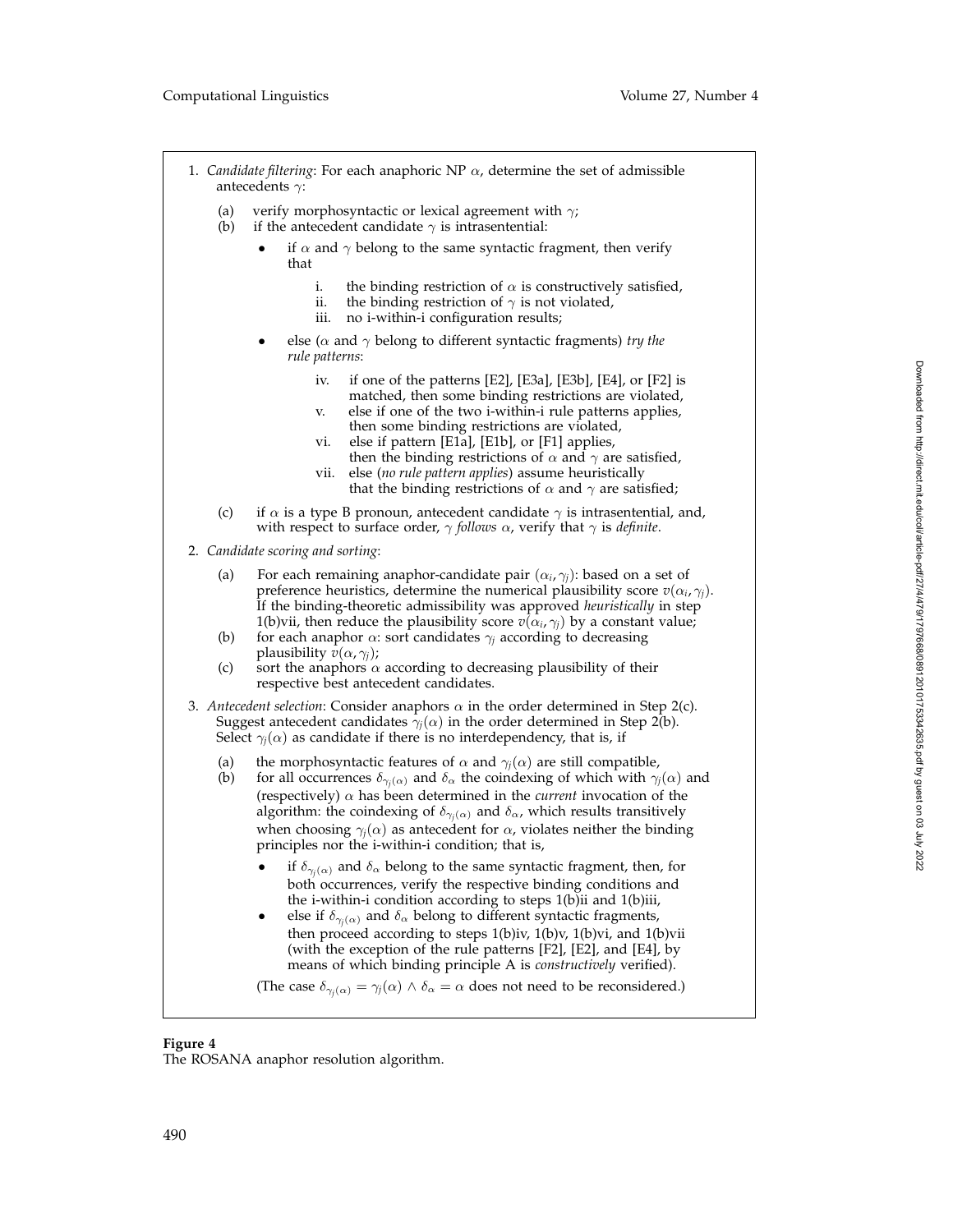The same distinction is drawn in Step 1(b): whereas, regarding the anaphor, the binding restriction is verified in the strong, constructive sense (Step 1(b)i), the candidate's restriction is applied in its weak version (Step 1(b)ii). In the rule patterns for the fragmentary case, this subtlety is reflected implicitly in the sense that only regarding occurrence  $α$  (taken as the anaphor to be constructively resolved) is the strong version of binding principle A checked; hence, in the interdependency test Step 3(b), patterns [F2], [E2], and [E4] are not taken into consideration.

#### **4.2 Implementation: The ROSANA System**

Based on the algorithm described in Figure 4, the ROSANA anaphor resolution system has been implemented (Stuckardt 2000). In primarily aiming at determining the coreference classes of nonzero linguistic expressions that specify entities, $17$  the scope of ROSANA corresponds to the coreference task of the Message Understanding Conferences (cf. Hirschman 1998). ROSANA handles a broad range of entity-specifying expressions—in particular, ordinary, possessive, reflexive/reciprocal, and relative pronouns, definite NPs, and names. The ROSANA system has been implemented in Common Lisp. In an evaluation on a set of news agency press releases (cf. Section 6), the runtime of the ROSANA system (without parser) was 165 tokens per second on a Pentium PC.

The FDG parser for English developed by Järvinen and Tapanainen (1997) has been chosen as the syntactic preprocessor.18 In giving robustness and processing speed priority over normativity and syntactic coverage of the underlying grammar, the parser meets the requirements on a preprocessor for robust anaphor resolution on unrestricted texts.<sup>19</sup> Regardless of the typical parsing problems like structurally ambiguous or grammatically incorrect input, the parser always yields a result, comprising one or more syntactic fragments that cover the analyzed sentence. Hence, the parser is regarded to be an ideal associate of robust anaphor resolution approaches that follow the deficient description model.

## **4.3 Anaphoric Occurrences and Antecedent Candidates**

In the ROSANA system, the above algorithm is supplemented by a set of strategies for *identifying* occurrences (linguistic expressions that specify entities) and *classifying* them as anaphors to be resolved and/or as possible antecedent candidates. The criterion for the identification of specifying expressions is based on part of speech (as determined by the FDG parser) and syntactic context (Stuckardt 2000, page 249).<sup>20</sup> Also, the decision of anaphoricity is based on evidence regarding the syntactic context: generally, occurrences of all three binding-theoretic types  $(A, B, C)$  are taken to be anaphoric;<sup>21</sup> however, there are some classes of anaphoric occurrences that may, in certain cases, be interpreted in advance (outside the ROSANA core algorithm) by purely structural means (e.g., relative pronouns or occurrences induced by heads of appositions). For narrowing down the search space, occurrences of type A (reflexive and reciprocal pro-

<sup>17</sup> In contrast to expressions that, for example, specify events.

<sup>18</sup> Since the parser generates dependency descriptions rather than constituent structure (to which the formal definitions of the above GB-theoretic statement of syntactic disjoint reference refer), ROSANA applies a preprocessor that reconstructs the structural (e.g., subject-object) asymmetries of constituency that are vital to the verification of the disjoint reference conditions.

<sup>19</sup> According to Järvinen and Tapanainen (1997), the FDG parser processes an average of 350 words per second on modest hardware (Pentium PC, 166 MHz).

<sup>20</sup> Syntactic context plays a role, for example, in deciding whether the expression *her* is a possessive or nonpossessive pronoun.

<sup>21</sup> In the case of nonpronominal NPs, it proves to be difficult to decide algorithmically (e.g., based on information about the determiner) whether or not a new discourse referent is introduced.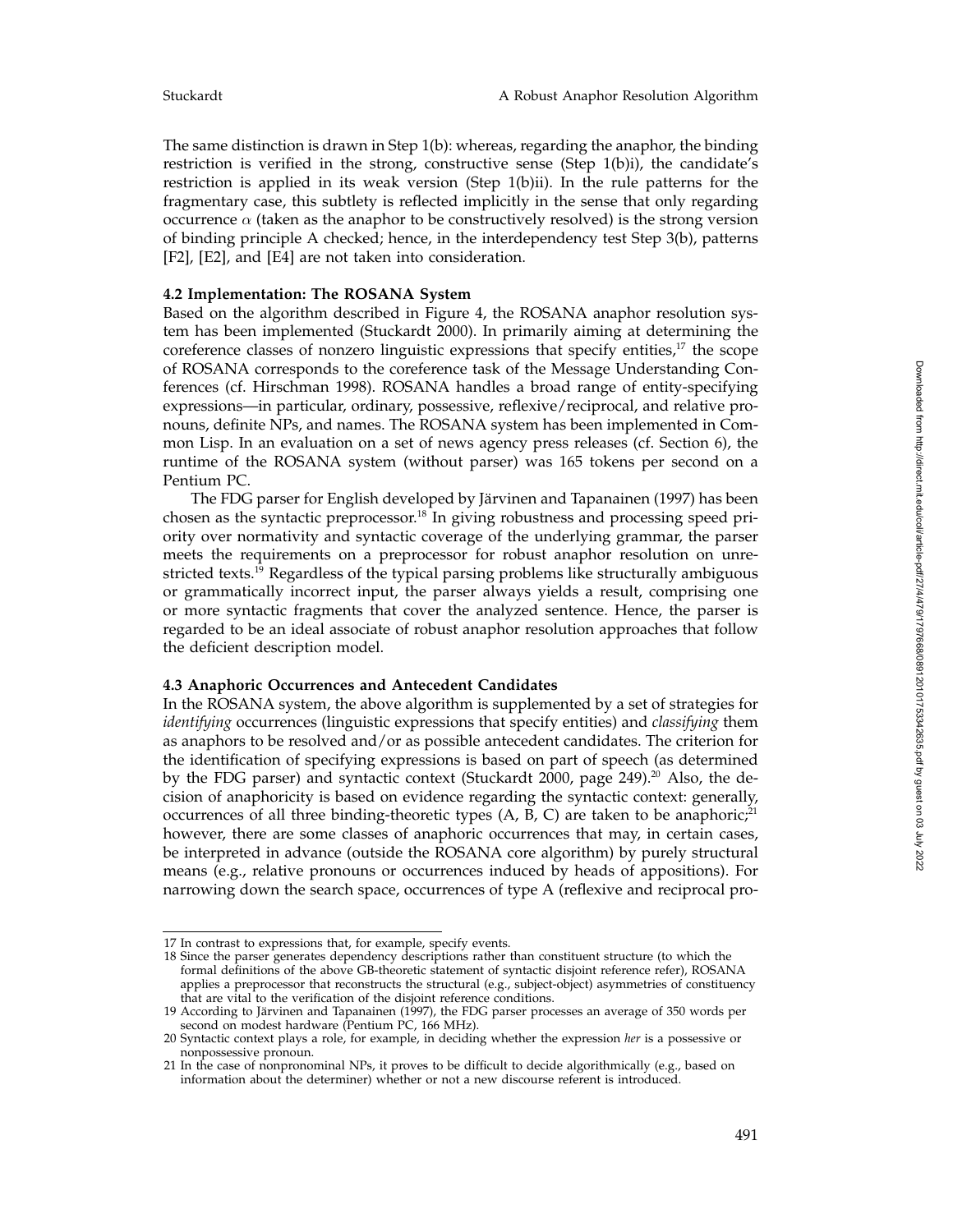nouns) are not taken into account as antecedent candidates, since the existence of a cospecifying alternative in the same clause remains guaranteed.

## **4.4 Congruence Conditions**

In Step 1(a) of the ROSANA algorithm, the details regarding the congruence restrictions are left unspecified. In the ROSANA system, depending on the specific type of anaphoric expression, different morphosyntactic or lexical agreement conditions are employed. For names, for example, a partial matching of the antecedent and anaphor expressions (in the sense of surname identity) is considered sufficient. Regarding third person pronouns (including possessives and reflexives/reciprocals), congruence of the morphological features *number* and *person* is considered mandatory; however, congruence of the *gender* attribute is taken to be optional, since, on one hand, there are some well-known exceptions, and, on the other hand, the available grammatical gender information is not always correct.<sup>22</sup> In any case, candidates that also match the gender attribute of the anaphor are preferred.

## **4.5 Salience Factors and Weights**

As in the approaches of Lappin and Leass (1994) and Kennedy and Boguraev (1996), **weighted salience factors** are employed for scoring and choosing among the candidates that remain after restriction application (cf. Step 2(a) of the ROSANA algorithm). Since the goal is to develop an *operational* approach for unrestricted texts, the choice is restricted to factors relying on information available in the scenario of knowledge-poor processing, that is, without extensive semantic domain modeling.

In the ROSANA system, the following factors are employed: SYR (contributed by occurrences with identical syntactic function), EEP (occurrences realized in the syntactic position of existential emphasis), SUP (syntactic subject), PGP (possessive pronouns, saxonian genitives, and genitive attributes), DOP/IOP/APP (salience of direct/indirect objects and adverbial PPs, respectively), KAM (negative preference of cataphoric resumptions), SDM (sentence recency; i.e., a factor of negative salience to be multiplied with the sentence distance between anaphor and antecedent), WDM (word recency). The main part of Table 1 indicates which subset of factors is used for scoring the candidate set of which class of anaphoric expression (DNOM = definite NP, PER {1,2,3 } = first/second/third person pronouns, POS {1,2,3 } = first/second/third person possessives, RELA = relative pronouns, REFL = reflexive/reciprocal pronouns).

The assignment of the factors and the choice of the weights (shown in the lower part of the table) have been determined by a series of refinement experiments on a training corpus of 31 news agency press releases (11,808 words, 471 pronouns) for which key data were provided manually. As a proper base for the goal-directed refinement of the factor assignments and weights, the interpretation results were scored according to two of the formal evaluation disciplines that will be defined in Section 5, namely, determination of coreference classes (model-theoretic scoring) and nonpronominal anchors.23 The factor/weight relations determined by Lappin and Leass (1994) for third person pronouns were taken as the initial clue. For the other types of anaphoric expressions, sets of weighted factors were assigned based on an analysis of the referential context of typical occurrences in the training corpus. For example, the

<sup>22</sup> This is partly due to lexical ambiguity (homonymy), or, regarding names, due to lack of the respective lexical information.

<sup>23</sup> Since, for these disciplines, two-dimensional (precision/recall) measures are defined, there may, in general, be multiple (pareto-)optimal factor/weight assignments. Instead, one may refer to a combined (weighted) scoring scheme, such as the F measure employed in the MUC evaluations.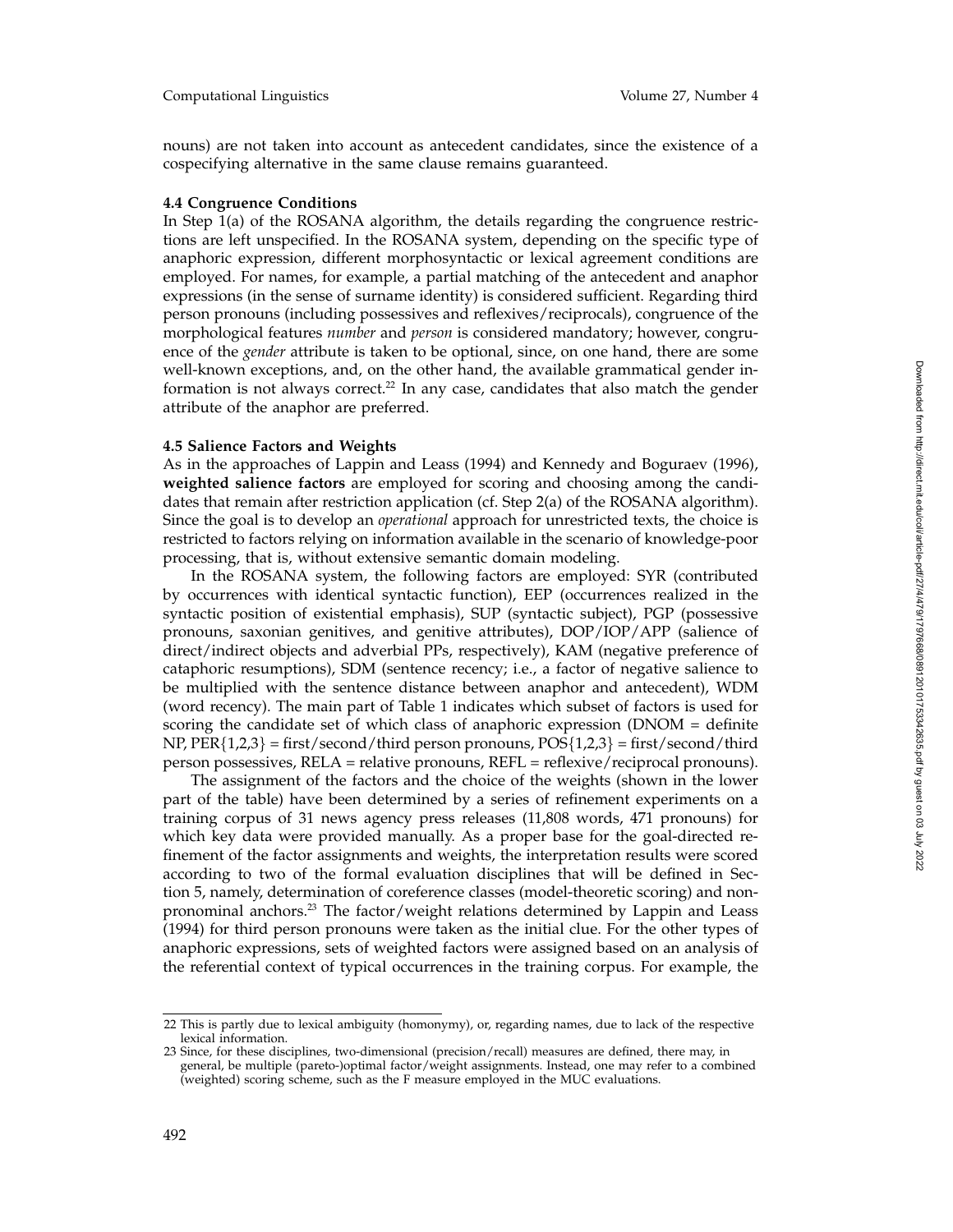| ?                |            |        |            |        |            |            |                |            |            |            |  |  |
|------------------|------------|--------|------------|--------|------------|------------|----------------|------------|------------|------------|--|--|
| Anaphor type     | <b>SYR</b> | EEP    | <b>SUP</b> | PGP    | <b>DOP</b> | <b>IOP</b> | <b>APP</b>     | <b>KAM</b> | <b>SDM</b> | <b>WDM</b> |  |  |
| <b>DNOM</b>      |            |        |            |        |            |            |                | $+$        | $\ddot{}$  |            |  |  |
| <b>NAME</b>      |            |        |            |        |            |            |                | $^{+}$     |            |            |  |  |
| PER <sub>3</sub> | $+$        | $^{+}$ | $^{+}$     | $^{+}$ | $^{+}$     | $^{+}$     | $\overline{+}$ | $+$        | $^{+}$     |            |  |  |
| PER <sub>2</sub> | $+$        | $^{+}$ | $^{+}$     | $^{+}$ | $^{+}$     | $+$        | $^{+}$         | $^{+}$     | $^{+}$     |            |  |  |
| <b>RELA</b>      |            |        |            |        |            |            |                |            |            |            |  |  |
| POS <sub>3</sub> | $+$        |        | $^{+}$     |        |            |            |                | $+$        | $\ddot{}$  |            |  |  |
| POS <sub>2</sub> | $\ddot{}$  |        | $^{+}$     |        |            |            |                | $\ddot{}$  | $\ddot{}$  |            |  |  |
| <b>REFL</b>      |            |        |            |        |            |            |                |            |            |            |  |  |
| PER1             |            |        | $^{+}$     |        |            |            |                | $^+$       |            | ╄          |  |  |
| POS <sub>1</sub> |            |        | $^{+}$     |        |            |            |                | $^+$       |            | $^+$       |  |  |
| Weights          | 20         | 15     | 15         | 13     | 10         | 5          | 5              | 125        | 25         | 25         |  |  |

| Table 1                                                                    |  |
|----------------------------------------------------------------------------|--|
| Salience factors and weights for different types of anaphoric expressions. |  |

corpus study revealed that first person nonpossessive and possessive pronouns typically resume discourse referents instantiated by nearby antecedents that occur in the syntactic subject role; consequently, the factors SUP, WDM, and KAM were chosen.<sup>24</sup> During a series of variation and evaluation runs in which some of the factors were systematically deactivated, these initial assignments were empirically validated.<sup>25</sup>

Finally, a series of experiments with the factor weights were carried out. Clearly, the absolute size of the weights is irrelevant. However, some conditions that seem to govern the *relative* size of the factor weights were determined/confirmed during the training runs. For example, in locally varying the assigned weights in such a way that individual  $\geq$  relations of the syntactic function hierarchy SUP  $\geq$  DOP  $\geq$  IOP  $\geq$  APP were violated (e.g., by setting  $SUP = 10 < DOP = 15$ ), it was experimentally verified that the original weight relations yield better results. Further findings are: SDM *>* SYR (syntactic parallelism induces *local* preferences only); SYR *>* SUP (if an anaphor occurs in a syntactic role other than subject, then candidates with that same role are preferred to candidates in subject role); KAM large (cataphoric resumptions are heavily penalized). For the most part, these results coincide with, or provide further support for, similar findings by Lappin and Leass  $(1994, \text{page } 549)^{26}$ 

As table 1 makes evident, the salience factors proper (determined by syntactic role) are employed only in the case of pronominal anaphors. Most importantly, there is a striking difference between PER3 and POS3: whereas, in the former case, a hierarchy of syntactic roles (i.e., salience factors with decreasing weights) is referred to, in the latter case, only the factors of subject preference and syntactic parallelism are employed because it turned out that possessive pronouns tend to cospecify with antecedents that are either syntactic subjects or, again, possessive pronouns. Relative pronouns are considered to be an exception: since, in most cases, they take their antecedents in the nearest vicinity, the word recency factor proved to be sufficient.

<sup>24</sup> Through this preference, cases are accounted for, too, in which appropriate third person antecedents occur outside a passage of quoted speech containing the first person pronoun. In particular, this renders possible the determination of nonpronominal anchors (cf. Section 5.3) for first person pronouns.

<sup>25</sup> Whereas, in large part, the experiments confirmed the factor assignments for third person pronouns suggested by Lappin and Leass, it turned out that the training corpus did not contain a sufficient number of occurrences realized in the syntactic position of existential emphasis for evaluating the contribution of the EEP factor. This should be addressed by further experiments on larger corpora.

<sup>26</sup> One divergence regards the size of the syntactic parallelism factor SYR. According to the experimental results, SYR should be larger than SUP. However, Lappin and Leass determined that SYR should be just large enough to offset the preference for subjects over accusative objects, that is, SYR + DOP *>* SUP. This issue should be addressed by further experiments.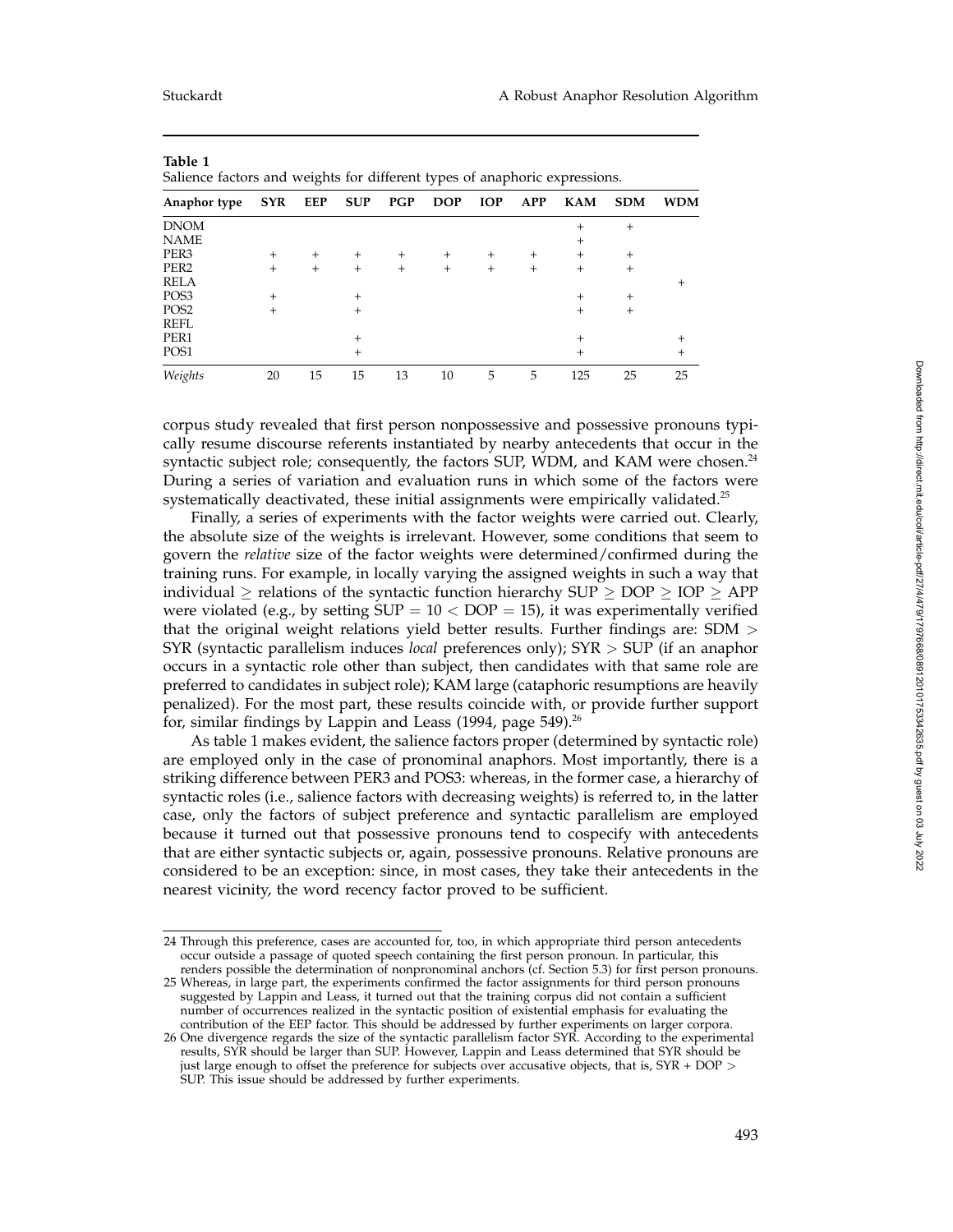## **5. Enhancing the Evaluation Methodology for Anaphor Resolution Systems**

For a proper evaluation of ROSANA, appropriate evaluation measures have to be chosen. In the following discussion, it will be advocated that, to obtain results that are expressive from the developer's as well as the application's point of view, several evaluation disciplines should be considered.<sup>27</sup>

## **5.1 Model-Theoretic Coreference Scoring**

Vilain et al. (1996) developed the **model-theoretic scoring scheme** according to which precision and recall values are computed by a formal alignment of the coreference equivalence classes of system output and intellectually gathered key data. Basically, *precision errors* correspond to nontrivial partitions of system-generated equivalence classes induced by key equivalence classes, whereas *recall errors* correspond to nontrivial partitions of key equivalence classes induced by system-generated equivalence classes.

Formally, let  $R^s$  and  $R^k$  be the coreference relations computed by the anaphor resolution system and specified by the key, respectively; moreover, let  $[R^s]$  and  $[R^k]$  be the respective sets of equivalence classes. Furthermore, with  $C^s \in [R^s]$  and  $C^k \in [R^k]$ , let  $C^s \cap O^k$  and  $C^k \cap O^s$  be the equivalence classes (sets of occurrences) obtained by *restricting* the original equivalence classes to the sets of occurrences  $O^k$  and  $O^s$  over which the relations  $R^k$  and  $R^s$ , respectively, are defined;<sup>28</sup> analogously, let  $\Phi(C^s,R^k)$  and  $\Phi(C^k, R^s)$  be the equivalence relations that result by *restricting* the original relations  $R^k$ and  $R^s$  to the occurrences contained in the equivalence classes  $C^s \in [R^s]$  and  $C^k \in$  $[R^k]$ , respectively (cf. the discussion in Section 5.2.1).<sup>29</sup> In addition, let  $[\Phi(C^k, R^s)]$  and  $[\Phi(C^s, R^k)]$  be the sets of equivalence classes of the restricted relations. The precision and recall measures are computed by summing over the sets of equivalence classes of system response and key classes, respectively. For each class *C*, there is a maximum of | *C* ∩ *O*|−1 correct contributions; the actual number of errors, which equals the number of equivalence classes  $\left|[\Phi(C,R)]\right|$  of the restricted relation minus 1, has to be deducted. Hence, one obtains the measures

$$
P_{co} := \frac{\sum_{C^{s} \in [R^{s}]} (|C^{s} \cap O^{k}| - |[\Phi(C^{s}, R^{k})]|)}{\sum_{C^{s} \in [R^{s}]} (|C^{s} \cap O^{k}| - 1)}
$$
  

$$
R_{co} := \frac{\sum_{C^{k} \in [R^{k}]} (|C^{k} \cap O^{s}| - |[\Phi(C^{k}, R^{s})]|)}{\sum_{C^{k} \in [R^{k}]} (|C^{k} \cap O^{s}| - 1)}
$$

#### **5.2 Scoring from the Developer's Point of View**

The above precision and recall measures refer to a formal, mathematical property of the structure of the results computed by coreference resolution systems, namely, the disjoint partitioning of the set of occurrences in equivalence classes of cospecifying Downloaded from http://direct.mit.edu/coli/article-pdf27/4/479/1797668/089120101753342635.pdf by guest on 03 July 2022 Downloaded from http://direct.mit.edu/coli/article-pdf/27/4/479/1797668/089120101753342635.pdf by guest on 03 July 2022

<sup>27</sup> See also Mitkov 2001, in which, independently, similar proposals regarding the separate evaluation of anaphor resolution system components have been made. There are some further important contributions of this paper that can be regarded as complementary to the work presented below, particularly the definition of formal evaluation measures for determining the *decision power* and the *relative importance* of individual salience factors.

<sup>28</sup> This means that  $R^k \subseteq O^k \times O^k$  and  $R^s \subseteq O^s \times O^s$ .

<sup>29</sup> To put it formally:  $\Phi(C^s, R^k) = R^k \cap (C^s \times C^s)$  and  $\Phi(C^k, R^s) = R^s \cap (C^k \times C^k)$ .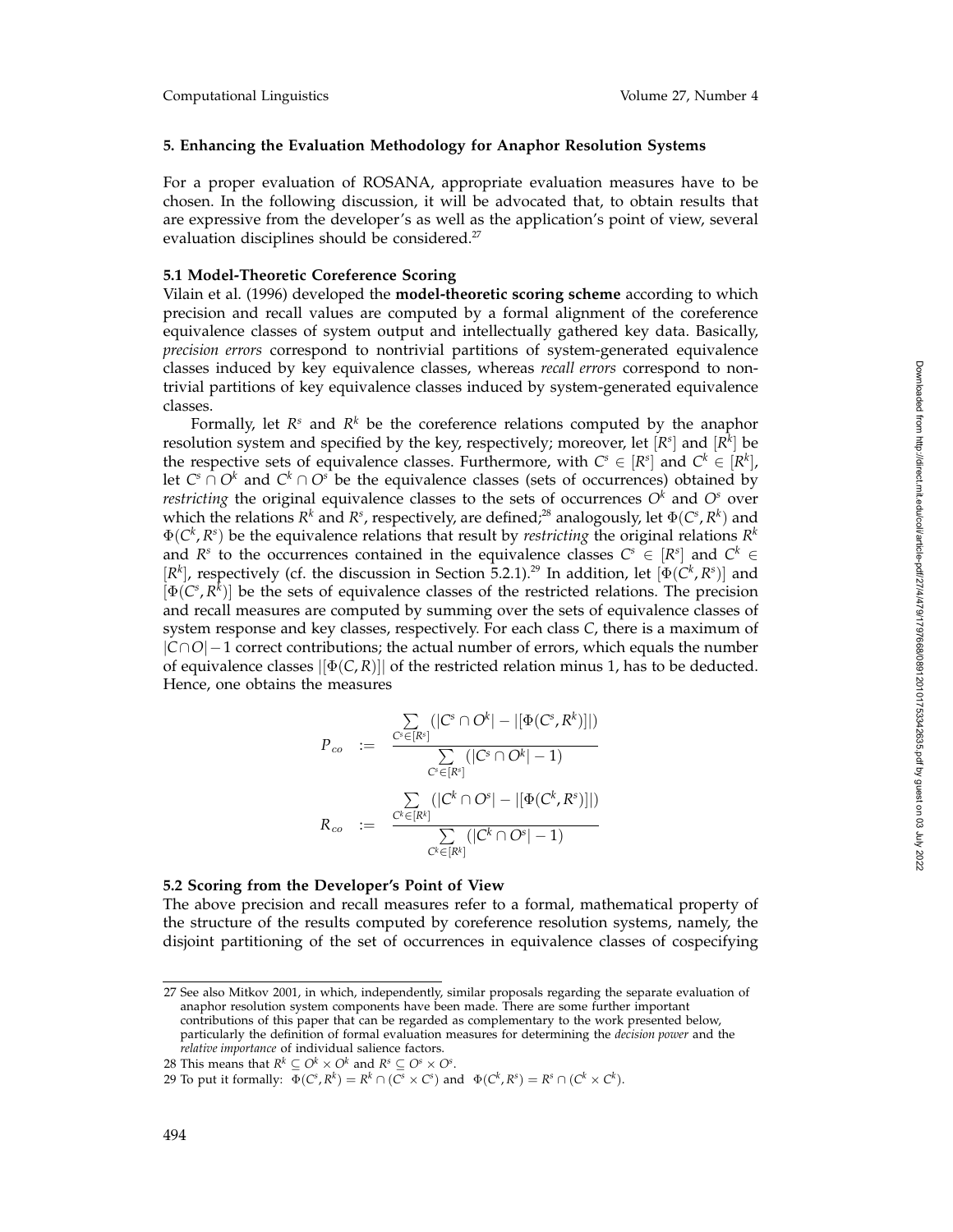entities. Whereas the definitions are appealing from the point of view of theoretical elegance, from the system developer's perspective they display certain shortcomings.

**5.2.1 Supporting the Optimization of Component Algorithms.** A first point of criticism is the lack of expressiveness regarding the different typical subproblems to be solved by coreference resolution systems. One particular subtask that is usually handled by a preprocessor is the identification of relevant occurrences, that is, entityspecifying linguistic expressions. As a suitable base for evaluating and optimizing this module, it seems to be adequate to dedicate separate evaluation measures, the definition of which, in this case, is straightforward: let  $O<sup>s</sup>$  and  $O<sup>k</sup>$  be the sets of occurrences computed/specified by the coreference resolution system/key, then set

$$
P_{oc} := \frac{|O^s \cap O^k|}{|O^s|}
$$
  

$$
R_{oc} := \frac{|O^s \cap O^k|}{|O^k|}
$$

To ensure the expressiveness of the totality of evaluation measures, it is essential that they be *decoupled* from each other in the sense that errors at one stage of processing are *exclusively* reflected in the respective evaluation measure. Regarding the possible effects of precision and recall errors of occurrence identification on model-theoretic coreference scoring, this requirement is met by referring, in the definitions given in Section 5.1, to the *restricted* classes  $C^s \cap O^k$  and  $C^k \cap O^s$ , and to the *restricted* relations  $\Phi(C^s, R^k)$  and  $\Phi(C^k, R^s)$ . Without this refinement of the model-theoretic measures, there may be cases of scoring anomalies. If the cardinalities in the above definitions were determined by referring to the original (unreduced) equivalence classes and relations, each additional occurrence  $o^s \in C^s \backslash O^k$  or  $o^k \in C^k \backslash O^s$  would lead to an (incorrect) increase in precision or recall, respectively, because, trivially, these sets of occurrences are not partitioned by the relations  $R^k$  or  $R^s$ , respectively.

**5.2.2 Supporting the Refinement of Preferential Factors.** As shown in Table 1, the set of relevant salience factors depends on the specific type of anaphoric expression. Hence, the evaluation measures defined so far are considered insufficient for an optimization of factor assignments and weights. From the system developer's perspective, there is a need for fine-grained information that distinguishes between different classes of anaphoric expressions.

As will become evident during evaluation of the ROSANA system in Section 6, another reason for differentiating between types of anaphoric expressions is the lack of expressiveness of model-theoretic scoring regarding the interpretation quality achieved for *pronouns* (i.e., for the class of anaphors that is, from the perspective of typical applications, of central importance).

#### **5.3 Scoring from an Application's Point of View: Nonpronominal Anchors**

Regarding the requirements of typical applications, $30$  the task of pronoun interpretation may be defined as determining a suitable nonpronominal substitute, that is, a *nonpronominal* antecedent rather than an *arbitrary* cospecifying antecedent that again might be a pronoun.

<sup>30</sup> For example, the MUC information extraction task proper (Scenario Template), or the classical quantitative, dictionary-based content analysis of the social sciences.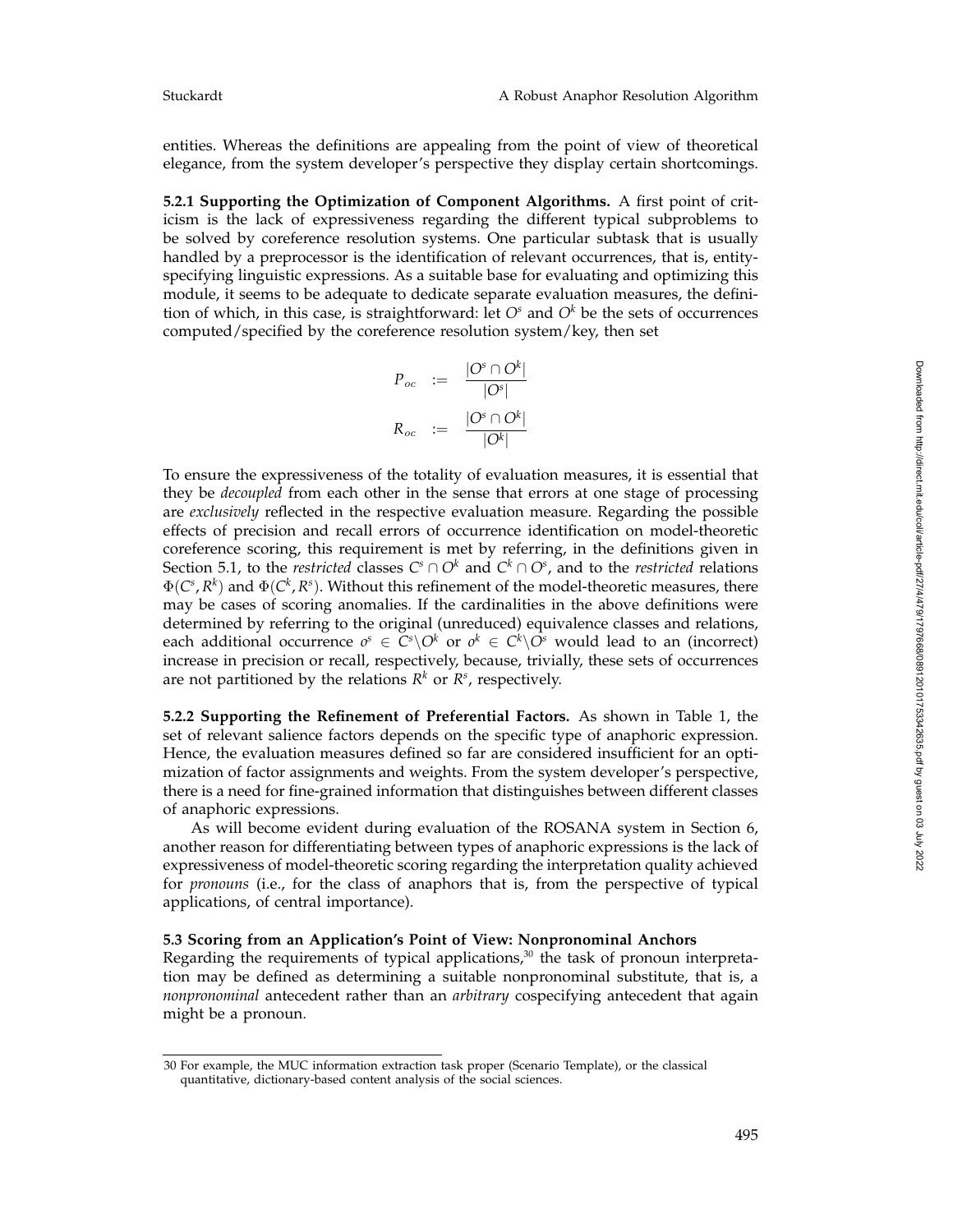According to model-theoretic coreference scoring, no distinction is made between pronominal and nonpronominal antecedents: what is relevant are the sizes of the matching fractions of equivalence classes rather than the presence of correct **nonpronominal anchors** suitable as substitute expressions. There are at least two reasons why the task of identifying correct nonpronominal substitutes is considerably harder than the task of finding an arbitrary correct antecedent. First, there is focus-theoretic evidence: typically, entities specified by pronouns are in focus $31$  and, hence, most probably the antecedents of subsequent pronouns, which tend to resume the currently focused entity. $32$  Second, a technical argument applies: the cospecification relation between a pronominal anaphor and a nonpronominal representative is algorithmically determined by a nonempty *chain* of antecedent decisions that may, in general, be long:

Gropius 
$$
\stackrel{\scriptscriptstyle+}{\longleftarrow}
$$
 he  $\stackrel{\scriptscriptstyle+}{\longleftarrow}$  him  $\stackrel{\scriptscriptstyle+}{\longleftarrow}$  him

Whereas the hypothetical single error (indicated by "–") implies incorrect nonpronominal anchors for all pronouns, according to the model-theoretic measure the precision amounts to 0 *.*75. Consequently, the evaluation scheme defined so far should be supplemented by a measure that is expressive with respect to the application-relevant task of identifying nonpronominal anchors.

To derive a suitable formal evaluation measure, one may start with the observation that the relevant linguistic entities to be resolved are pronominal occurrences *P* for which nonpronominal anchor occurrences *A* have to be identified. Basically, an anchor *A* shall be considered a *correct* substitute for *P* if and only if *A* and *P* belong to the same equivalence class of the key coreference relation. From a theoretical point of view, this definition must be considered simplistic given the well-known examples of opaque (intensional) contexts in which the substitution of coreferring expressions is not a truth-preserving operation. These cases, however, are rare and do not seem to play a role in typical application scenarios of pronoun interpretation algorithms.33 Hence, the simple definition will be employed, which, in addition, entails the advantage that the key data provided for model-theoretic coreference scoring suffices for the scoring of nonpronominal substitutes.

Let  $(P, A)$  be a pair consisting of a pronominal occurrence  $P$  and the anchor occurrence *A* determined by the anaphor resolution system. (If, for *P*, no substitute has been determined, then *A* is considered empty.) A suitable base for scoring is obtained by classifying the pairs  $(P, A)$  according to the scheme described in Table 2, by which a total of seven pairwise disjoint sets is defined. The classification depends on (1) whether *P* and/or *A* are tagged, in the key, as valid (entity-specifying) occurrences, (2) whether *A* is nonempty, and (3) whether, in case *A* is nonempty and both *A* and *L* are valid occurrences, *A* and *L* cospecify in the key. According to the above definition, only the pairs fulfilling condition (3) (which, hence, constitute the set  $o_{++}$ ) are considered to be correct solutions.

<sup>31</sup> Care should be taken not to confound two different notions of focus here. In terms of the classical topic-focus distinction, one would say that pronouns tend to specifiy entities constituting the *topic* .

<sup>32</sup> Compare, for example, the predictions of the centering theory (Grosz, Joshi, and Weinstein 1995). 33 There is another argument that supports the choice of the simple definition. Probably the best

algorithmic strategy for determining correct anchors is the selection of the first nonpronominal cospecifying occurrence that topologically precedes the pronoun to be resolved (cf. the above decision chain argument). If, however, the distance between the determined substitute and the pronoun is small, from the point of view of conversational pragmatics it is implausible that the intension of the substitute occurrence does not match the (possibly opaque) context, since, otherwise, human readers are expected to be misled as well (Stuckardt 2000, page 240).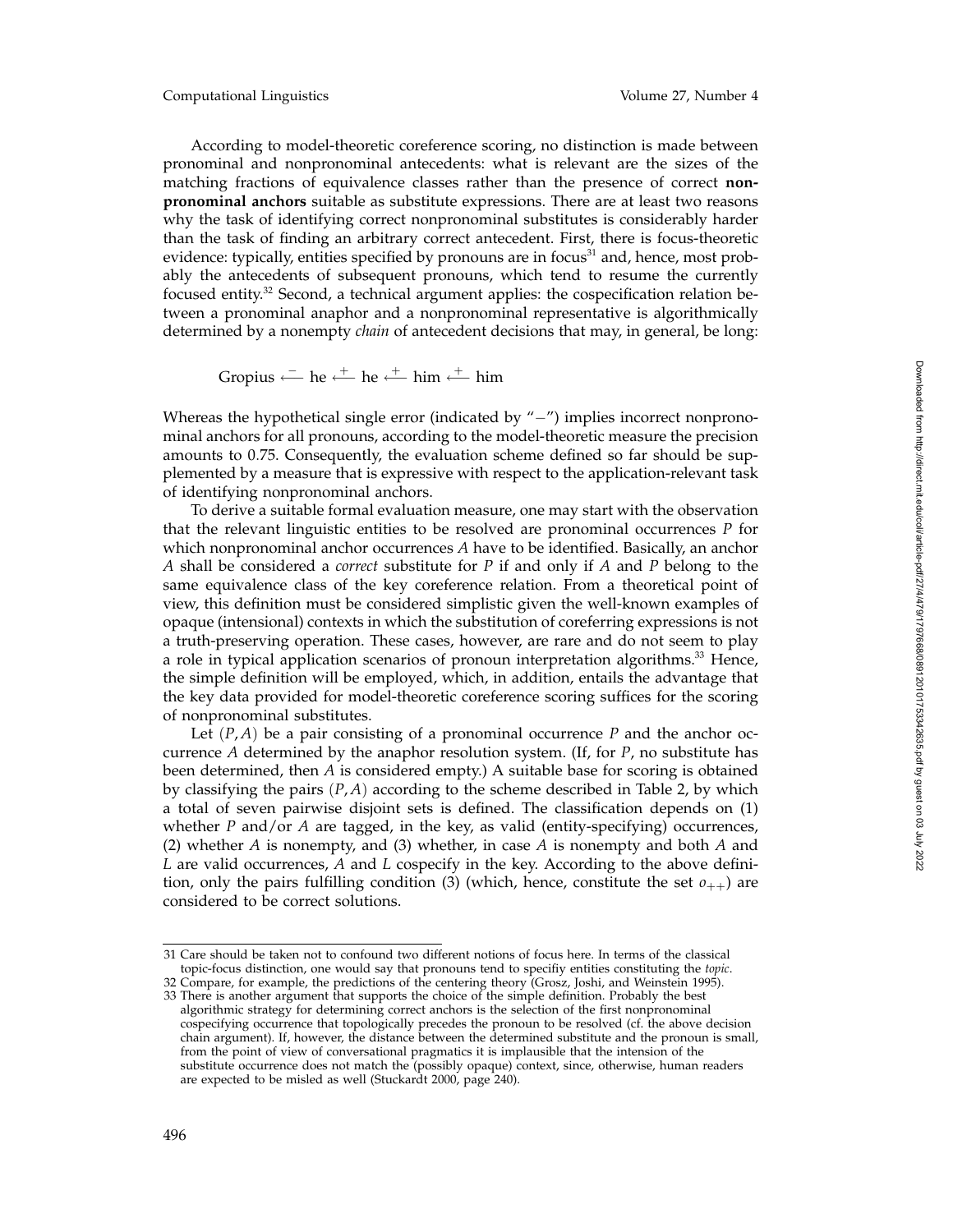|                | Classification and scoring of nonpronominal anchors. |                                                                   |  |  |  |  |  |  |  |
|----------------|------------------------------------------------------|-------------------------------------------------------------------|--|--|--|--|--|--|--|
| <b>Set</b>     | Scoring                                              | Definition                                                        |  |  |  |  |  |  |  |
| $0_{++}$       | correct                                              | P and A belong to the same key equivalence class                  |  |  |  |  |  |  |  |
| $0+-$          | incorrect                                            | P and A belong to different key equivalence classes               |  |  |  |  |  |  |  |
| $0+2$          | incorrect                                            | $P$ , but not $A$ , corresponds to a key occurrence               |  |  |  |  |  |  |  |
| $0_{+}$        | empty                                                | P corresponds to a key occurrence, no anchor A determined         |  |  |  |  |  |  |  |
| $0_{+*}$       | empty                                                | P corresponds to a key occurrence, no anchor A determined,        |  |  |  |  |  |  |  |
|                |                                                      | cospecification of $P$ is marked as optional in key               |  |  |  |  |  |  |  |
| $^{0.7+}$      | incorrect                                            | P does not correspond to a key occurrence                         |  |  |  |  |  |  |  |
| 0 <sub>2</sub> | empty                                                | P does not correspond to a key occurrence, no anchor A determined |  |  |  |  |  |  |  |

**Table 2**

Again, the requirement of mutually decoupling the evaluation measures should be fulfilled. Regarding the errors made during the identification of specifying occurrences, this goal may be met by basing the measures on the sets  $o_{++}$ ,  $o_{+-}$ ,  $o_{+}$ ,  $o_{+-}$ , and  $o_{+*}$ that constitute the cases in which the base entity to be decided upon, namely, the *pronoun* occurrence *P*, has been determined in compliance with the key. By further drawing the usual distinction between precision and recall, according to which, in the latter case, one must take into account empty anchors *A* as well, one obtains the following definitions:34

$$
P_{na} := \frac{|o_{++}|}{|o_{++}| + |o_{+-}| + |o_{++}|}
$$
  

$$
R_{na} := \frac{|o_{++}|}{|o_{++}| + |o_{+-}| + |o_{++}| + |o_{+-}|}
$$

Since errors in the occurrence identification are excluded from measurement at this stage of evaluation, and, moreover, it is assumed that there are no errors regarding the classification of occurrences as decision-relevant entities (i.e., *pronouns*),35 it follows that, in any case,  $P \geq R$ . However, the characteristic trade-off relation between precision and recall holds anyway. If the assignment of nonpronominal anchors is confined to highly plausible decisions, whereas the set  $o_{+}$  will be larger, the sets  $o_{+-}$ ,  $o_{+}$ , and, expectedly to a lesser extent,  $o_{++}$  will be smaller, thus typically yielding higher precision and lower recall. Vice versa, if more decisions are performed,  $o_{+}$  will decrease in size, but  $o_{+-}$ ,  $o_{+}$ , and, expectedly to a lesser extent,  $o_{++}$  will be larger, thus tending to higher recall and lower precision. The special case  $P = R$  holds if the set  $o_{+}$  is empty, that is, if there are no open decisions.<sup>36</sup>

<sup>34</sup> In generalizing the handling of optional coreferences (as originally specified in the coreference task definition [Hirschman 1998] with respect to model-theoretic scoring), unresolved pronouns whose antecedent link is marked as optional in the key (i.e., the elements of the set  $o_{+*}$ ) are not taken into account in the recall measure of the nonpronominal anchor discipline.

<sup>35</sup> The latter simplification is unproblematic because, under the condition that an expression is a valid occurrence, the decision whether it represents a *pronoun* is trivial.

<sup>36</sup> The one-dimensional accuracy measure that is typically employed in the evaluation of pronoun resolution algorithms (for example, Lappin and Leass [1994] or Kennedy and Boguraev [1996]) implicitly relies on the fact that *all* pronouns are resolved. Under this condition, distinguishing between precision and recall becomes unnecessary. Hence, the definition of the two-dimensional measure (*Pna*, *Rna*) must be considered a *generalization* of the conventional accuracy measure. Employing the refined precision/recall distinction even in the case of the arbitrary antecedent discipline may be appropriate when evaluating anaphor resolution systems that aim at achieving high precision by leaving some of the decisions open.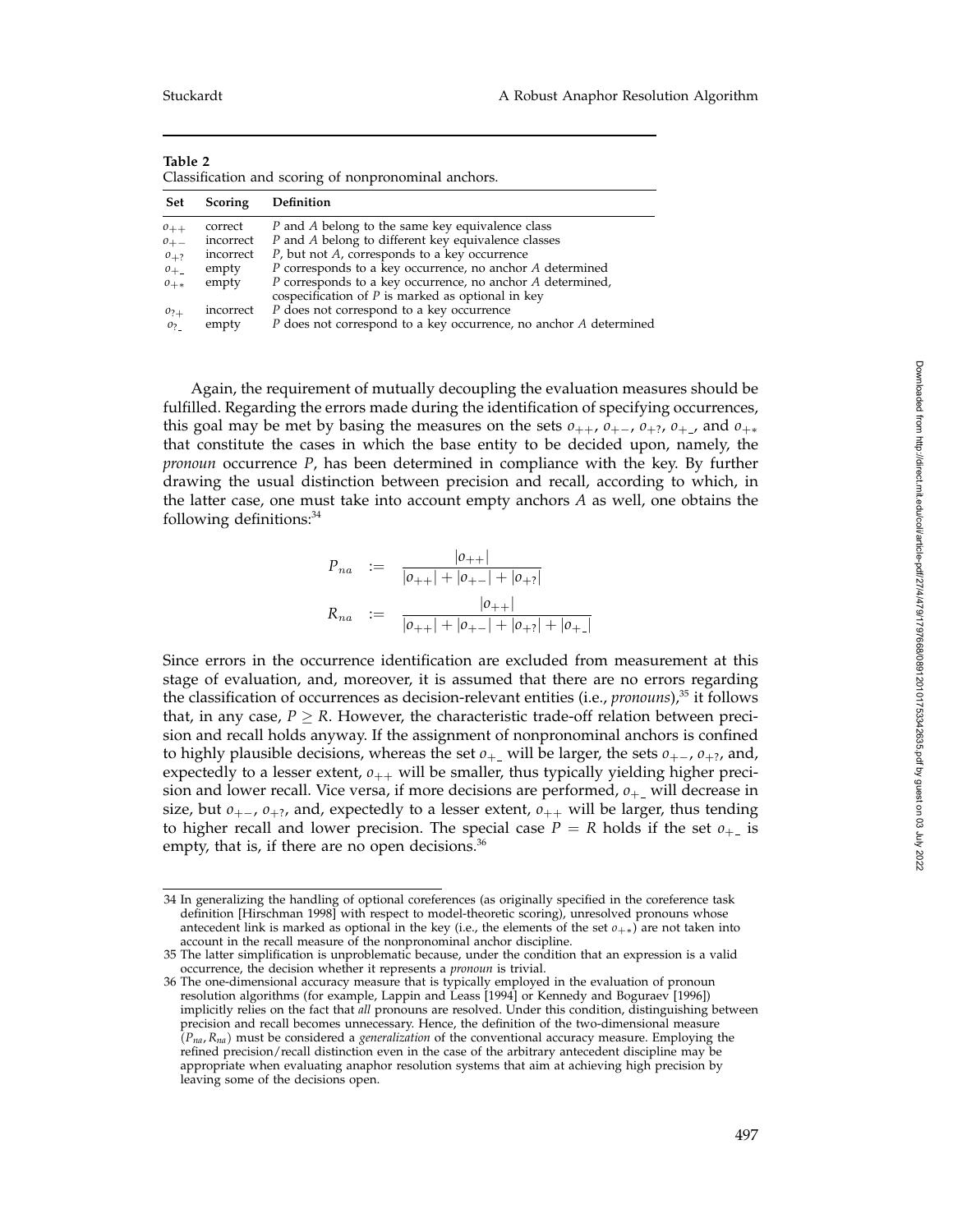## **6. Evaluation of the ROSANA System**

Figure 5 shows the evaluation results of the ROSANA system on a corpus of 35 news agency press releases, comprising  $12,904$  words and  $479$  pronouns.<sup>37</sup> The evaluation, which was performed according to the enhanced set of evaluation measures, took place under application conditions, that is, without an a priori manual correction of orthographic or syntactic errors.

#### **6.1 Entity-Specifying Occurrences**

The upper part of Figure 5 displays the score on the discipline of identifying entityspecifying occurrences (cf. Section 5.2.1): this subproblem is solved by ROSANA with a (*P*oc,*R*oc) performance of (0.94,0.96). Regarding the precision errors, a closer look reveals that approximately 50% of the 243 overgenerated occurrences can immediately be traced back to errors during morphological and syntactic analysis (in particular, there were a number of cases in which adjectives were wrongly classified as nouns, or in which the parsing of a compound NP failed); another 40% are failures of the ROSANA occurrence identification algorithm proper. Regarding recall, fewer than 20% of the missing 150 occurrences are due to errors of the ROSANA occurrence identification algorithm.

With respect to the identification of *pronouns*, the performance of (0.94,0.996) is considerably higher. In this important case, precision errors that were caused by miscategorization of nonreferential occurrences of the expressions *it* and *that* are the main problem. An improvement of approximately 50% may be gained by refining the syntactic analysis, which, at present, fails in certain cases (e.g.) to recognize nonreferential occurrences of *it* as formal subjects.

# **6.2 Coreference Classes and Immediate Antecedents**

According to the model-theoretic coreference scoring scheme defined in Section 5.1, the  $(P_{co}, R_{co})$  performance of ROSANA is  $(0.81, 0.68)$  (Figure 5, coreference classes). A closer analysis of the correctness of the immediate antecedents makes evident that the actual interpretation quality varies heavily with respect to the type of anaphoric expression.<sup>38</sup> Whereas the precision regarding the antecedent choices for names amounts to 0.94, the performance for the important classes of third person pronouns and possessives is considerably lower (0.71 and 0.76, respectively).<sup>39</sup> Furthermore, as expected, the precision for reflexive/reciprocal pronouns is optimal (1 *.*0) since binding principle A yields tight syntactic bounds that delimit the space of possible antecedents. Regarding definite NPs, the interpretation quality is considerably lower (0 *.*7) because, at present, ROSANA relies on a simple test for lexical recurrence and number agreement and does not employ enhanced techniques for the interpretation of nonpronominal anaphora.40 Finally, the precision for first and second person pronouns is quite

38 Regarding the anaphor type abbreviations employed in Figure 5, see Section 4.5.

<sup>37</sup> A scoring module has been implemented by which the above-defined evaluation measures are computed. Reference data have been provided by an intellectual annotation of the press release corpus according to the MUC-7 coreference task definition (Hirschman 1998).

<sup>39</sup> The figures regarding the correctness of immediate *arbitrary* antecedents have been determined according to the precision measure that was originally developed for scoring *nonpronominal* anchors. Since, at least for the most common types of third person pronouns (PER3, POS3), immediate antecedents are determined in virtually any case, the recall figures are almost identical (cf. the discussion in Section 5.3). The precision measure coincides with the accuracy measure employed by, for example, Lappin and Leass (1994) or Kennedy and Boguraev (1996).

<sup>40</sup> The results in Figure 5 also indicate that a huge fraction of definite NP occurrences (1,973  $+$  43) are not assigned an antecedent. This figure, which at first sight seems to be too high, is of the right order of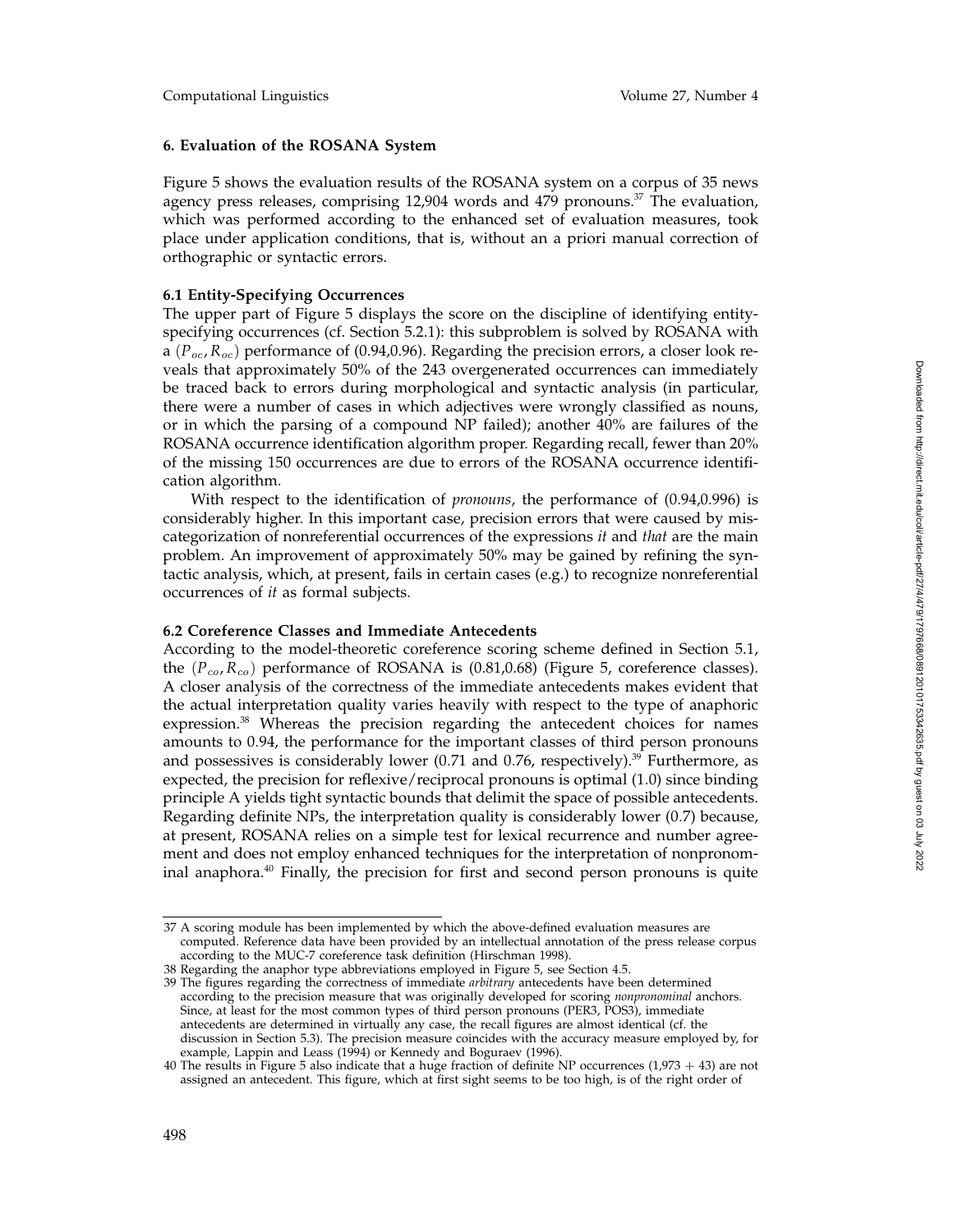OCCURRENCES: - SYS: 243

- KEY: 150 - SYS AND KEY: 3831
- => PRECISION: 0.9404
- => RECALL: 0.9623

COREFERENCE CLASSES:

SYSTEM CLASSES - CUTS: 256 - POSSIBLE: 1334 => PRECISION: 0.8081

KEY CLASSES - CUTS: 496 - POSSIBLE: 1572

=> RECALL: 0.6845

IMMEDIATE ANTECEDENTS:

|       |             | I PRECIS I    | $++$             | $+-$         | $+?$     | $+$       | $+*$     | $?+$            | ?        |
|-------|-------------|---------------|------------------|--------------|----------|-----------|----------|-----------------|----------|
| PRON  |             | PER3   0.7143 | 145              | 48           | 10       |           | $\Omega$ | 18              | ∩        |
|       |             | PE12   0.9474 | 18               | 1.           | $\Omega$ | 7         | 6        | 0               | $\Omega$ |
|       |             | POS3   0.7634 | 100              | 28           | 3        | ∩         | $\Omega$ | $\Omega$        | $\Omega$ |
|       | P012        | 1.0000        | 3                | $\Omega$     | $\Omega$ |           | 1.       | ∩               | $\Omega$ |
|       |             | REFL   1.0000 | 3                | $\Omega$     | $\Omega$ |           | $\Omega$ | 0               | $\Omega$ |
|       |             | RELA   0.7789 | 74               | 18           | 3        | 6         | ∩        |                 | 4        |
|       |             | 0.7555   343  |                  | -----+<br>95 | $16-1$   | $16-1$    | 7 I      | 25 <sub>1</sub> | 4        |
| NOMN. | <b>DNOM</b> | $0.7014$ I    | 357 <sup>1</sup> | 136          | 16 I     | 1973 l    | 43 I     | 31 I            | 133      |
|       |             | NAME   0.9390 | $308$            | $15-1$       | 5        | 368 l     | 5 I      | 5.              | 28       |
|       |             | l 0.7945 l    | 665              | 151 l        |          | 21   2341 | 48       | 36 l            | 161      |

#### AVERAGE

=> PRECISION: 0.7808

NONPRONOMINAL ANCHORS:

| PRECIS   RECALL   ++   +-   +?   +_   +*   ?+   ?_  |  |      |                            |                |           |                        |                |  |                |
|-----------------------------------------------------|--|------|----------------------------|----------------|-----------|------------------------|----------------|--|----------------|
| PER3   0.6766   0.6667   136   54   11   3   0   18 |  |      |                            |                |           |                        |                |  | 0 <sub>1</sub> |
| PE12   0.9091   0.3846   10   1   0                 |  |      |                            |                |           |                        | 15   6   0     |  | 0 <sup>1</sup> |
| POS3   0.6641   0.6641                              |  | 87 I | 39 L                       | 5              | $\circ$ 1 | 0 <sup>1</sup>         | $\circ$ 1      |  | 0 <sup>1</sup> |
| P012   1.0000   0.5000                              |  |      | $2 \mid$<br>0 <sup>1</sup> | 0 <sup>1</sup> | 2 L       | $1 \mid$               | $\Omega$       |  | $\Omega$       |
| REFL   1.0000   0.7500                              |  |      | $3 \mid 0 \mid$            |                |           | $0 \mid 1 \mid 0 \mid$ | 0 <sup>1</sup> |  | 0 <sup>1</sup> |
| RELA   0.7667   0.6832                              |  | 69 I | 18 I                       | $3 \mid$       | 11        | 0 <sup>1</sup>         | 7 I            |  | 4              |
|                                                     |  |      |                            |                |           |                        |                |  |                |

AVERAGE => PRECISION: 0.7009 => RECALL: 0.6532

## **Figure 5**

Results of ROSANA on the news agency press releases evaluation corpus.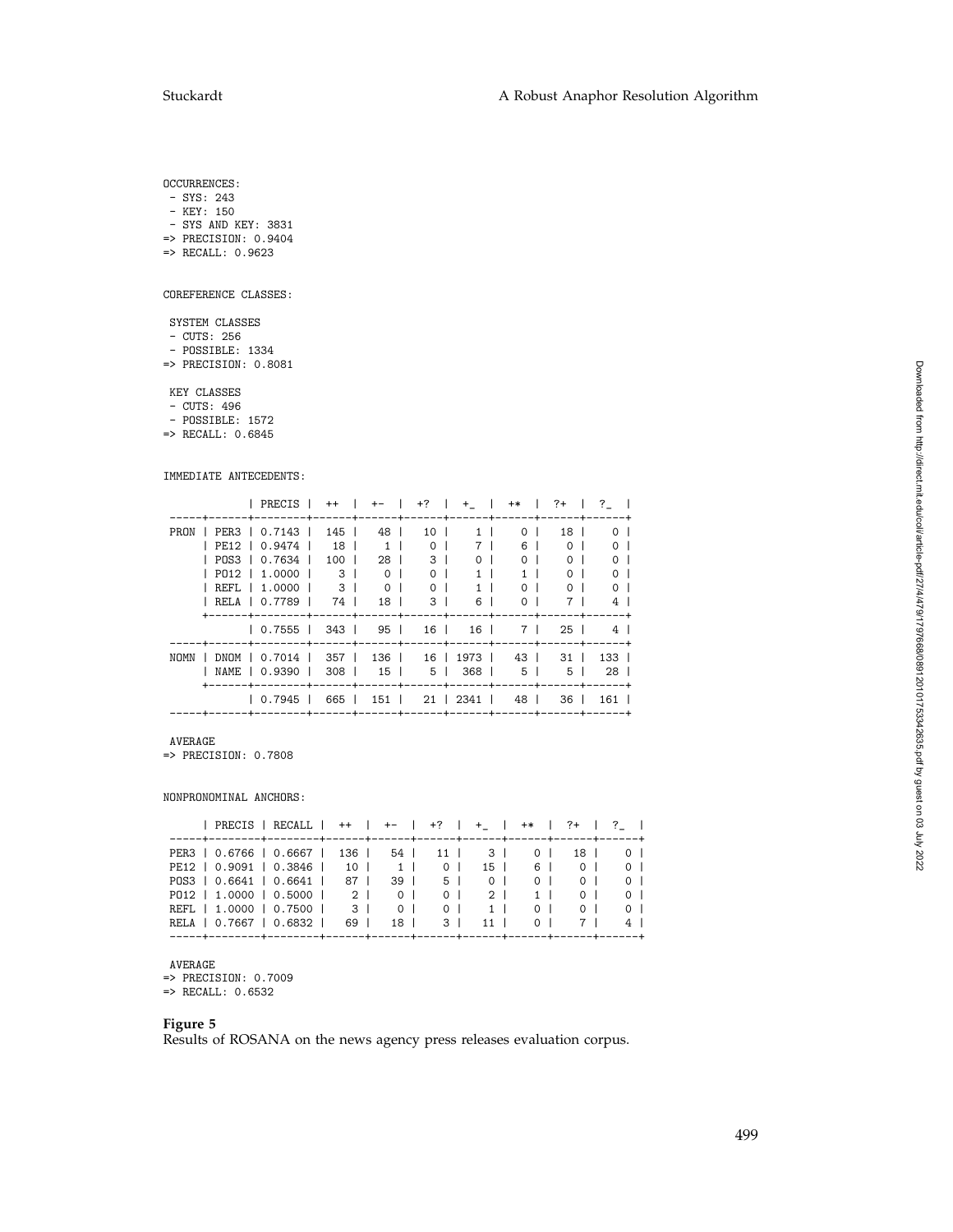high, too (0 *.*95 and 1 *.*0 for nonpossessives and possessives, respectively), mainly due to the person congruence condition. Regarding pronouns, a closer analysis shows that approximately 30% of precision errors are due to the assignment of incorrect gender attributes during morphological analysis and occurrence identification, and, hence, may be eliminated if additional lexical information becomes available. Another 30% of errors are induced by cases that are beyond the horizon of the heuristic saliencebased antecedent ranking in the sense that a theoretically adequate solution would rely on background knowledge that usually is unavailable in unrestricted application contexts.

On one hand, the discussion reveals that refinements should focus on third person pronouns and definite NPs. On the other hand, the results also indicate that, on the basis of the information usually available in knowledge-poor environments, there is little room for further improvement.<sup>41</sup>

#### **6.3 Nonpronominal Anchors**

Regarding the task of identifying nonpronominal anchors, the results fall considerably below the figures determined above for the immediate (arbitrary) antecedent case. According to the  $(P_{na}, R_{na})$  measures defined in Section 5.3, the average precision is reduced to 0.70 (compared with 0.76); regarding third person pronouns and possessives, the precision decreases to 0.68 (0.71) and 0.66 (0.76), respectively.

The striking difference with the results of model-theoretic and immediate (arbitrary) antecedent scoring confirms the arguments put forward in Section 5.3 according to which the determination of nonpronominal anchors is considerably harder: whereas, for 306 pronouns, correct immediate (arbitrary) antecedents as well as nonpronominal anchors were determined, there are another 21 cases in which only the former choice proved to be correct (cf. the chain argument). Furthermore, the focus-theoretic argument is supported: out of the selected antecedents of type pronoun, 85.6% were correct, whereas, out of the selected antecedents of type definite NP/name, only 71.3% were correct. Hence, as a proper base for obtaining results that are expressive with respect to the pronoun substitution task, the model-theoretic coreference scoring scheme should be supplemented with the described additional measures.

## **6.4 Toward a Genre-Specific Assignment of Preference Factors**

Since the assignment of the salience factors and their weights has been heuristically optimized on a training corpus of news agency press releases (cf. Section 4.5), the question arises whether, on one hand, these settings are still optimal on the evaluation set of press releases, and, on the other hand, they are optimal on other corpora drawn from different genres and domains as well. Five experiments were conducted to address these topics. The second evaluation corpus consisted of three texts describing the plots of Mozart operas. These texts, which comprise 2,522 words and 236 pronouns, were considered suitable since they differ considerably from the press releases in text genre, domain, and formal characteristics (e.g., the higher density of pronouns).

The five experiments that were conducted are: (1) deactivated syntactic parallelism,  $(2)$  deactivated syntactic subject salience  $\wedge$  deactivated syntactic role hierarchy

magnitude since, in the key of the press release corpus, around 2,300 coreference classes are specified, the first textual mention of which is typically accomplished by a common noun or name.

<sup>41</sup> Regarding the coreference class task, one must keep in mind that even the interannotator agreement that was measured during key construction in MUC-6 amounts only to 81%. Clearly, human performance with respect to the annotation of reference corpora, which, to a large extent, depends on the complexity of the task definition, imposes an upper bound on the system performance that is, in principle, measurable.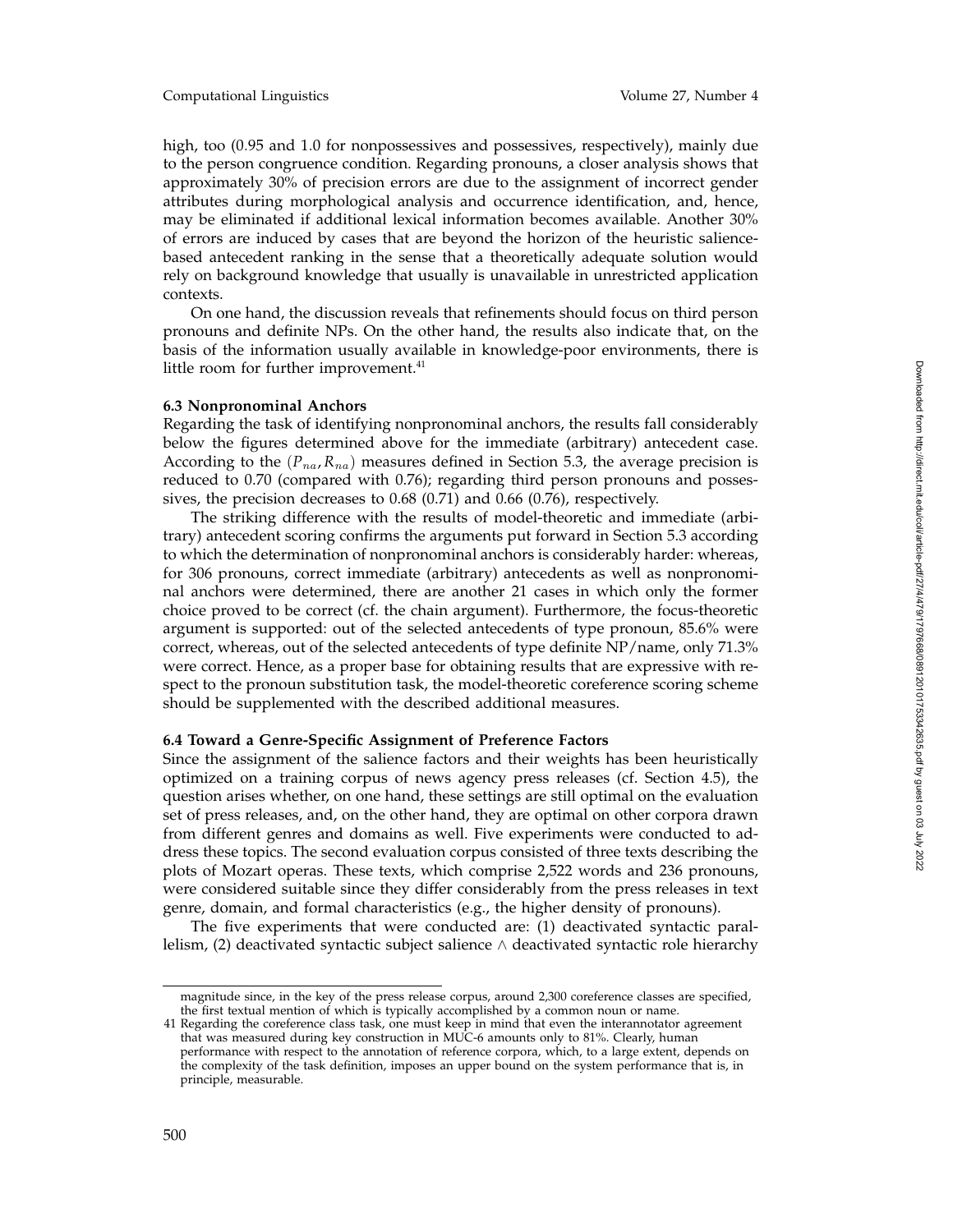**Table 3**

| Variation of preference strategies of ROSANA. |                                   |          |                      |          |      |      |  |  |  |  |  |
|-----------------------------------------------|-----------------------------------|----------|----------------------|----------|------|------|--|--|--|--|--|
|                                               | News agency press releases corpus |          |                      |          |      |      |  |  |  |  |  |
| Experiment                                    | $P_{co}$                          | $R_{co}$ | $P_{na}$             | $R_{na}$ | PER3 | POS3 |  |  |  |  |  |
| ROSANA (orig.)                                | 0.81                              | 0.68     | 0.70                 | 0.65     | 0.71 | 0.76 |  |  |  |  |  |
| $(1)$ $-SYR$                                  | 0.80                              | 0.68     | 0.68                 | 0.63     | 0.70 | 0.73 |  |  |  |  |  |
| $(2)$ $-SUP$ , $\ldots$                       | 0.80                              | 0.68     | 0.67                 | 0.62     | 0.69 | 0.73 |  |  |  |  |  |
| $(3)$ $-SYR$ , $-SUP$ , $\ldots$              | 0.78                              | 0.66     | 0.58                 | 0.54     | 0.56 | 0.69 |  |  |  |  |  |
| $(4)$ -SDM                                    | 0.78                              | 0.66     | 0.60                 | 0.56     | 0.63 | 0.60 |  |  |  |  |  |
| $(5)$ -KAM                                    | 0.80                              | 0.68     | 0.66                 | 0.61     | 0.65 | 0.77 |  |  |  |  |  |
|                                               |                                   |          | Mozart operas corpus |          |      |      |  |  |  |  |  |

|                                  |          |          |          | $1.202811$ $0.6180$ $0.016$ $0.00$ |                  |                  |
|----------------------------------|----------|----------|----------|------------------------------------|------------------|------------------|
| Experiment                       | $P_{co}$ | $R_{co}$ | $P_{na}$ | $R_{na}$                           | PER <sub>3</sub> | POS <sub>3</sub> |
| ROSANA (orig.)                   | 0.88     | 0.81     | 0.75     | 0.74                               | 0.79             | 0.77             |
| $(1)$ $-SYR$                     | 0.89     | 0.82     | 0.76     | 0.75                               | 0.77             | 0.80             |
| $(2) - SUP, \ldots$              | 0.87     | 0.80     | 0.68     | 0.68                               | 0.74             | 0.67             |
| $(3)$ $-SYR$ , $-SUP$ , $\ldots$ | 0.87     | 0.80     | 0.70     | 0.70                               | 0.73             | 0.79             |
| $(4)$ -SDM                       | 0.84     | 0.77     | 0.55     | 0.55                               | 0.55             | 0.50             |
| $(5)$ -KAM                       | 0.88     | 0.81     | 0.71     | 0.71                               | 0.75             | 0.67             |
|                                  |          |          |          |                                    |                  |                  |

(salience of direct/indirect objects and adverbial PPs),  $(3) = (1) \wedge (2)$ ,  $(4)$  deactivated sentence recency, and (5) deactivated negative preference for cataphoric resumptions (cf. Section 4.5). The results are shown in Table 3, where rows correspond to the different experiments and columns<sup>42</sup> represent the most important evaluation measures. $43$ 

First, the table reveals that, with respect to the system's performance in interpreting *pronominal* anaphora, the model-theoretic scoring scheme must be regarded as an unsuitable indicator since the sensitivity with respect to the salience strategy variations is too low. Second, the results on the evaluation set of the press release corpus confirm the original assignment of salience factors and weights. Moreover, some interesting observations concerning the relative contributions of the factors can be made. The algorithmically trivial preference criterion of sentence recency proved to be the most valuable factor (Experiment  $(4)$ ).<sup>44</sup> In the case of the press release corpus and regarding the PER3 measure, a relation of mutual substitution seems to hold between the factors of syntactic parallelism and subject salience/syntactic role hierarchy: whereas deactivation of either strategy results in a moderate performance reduction (Experiments (1) and (2), respectively), deactivation of *both* strategies induces considerable deterioration (Experiment (3)). These findings are in line with the results of Lappin and Leass (1994), who made similar observations in their factor variation experiments, but conjectured on a more abstract level that a relationship of complex *interdependency* holds between the different syntactic salience factors.45 In providing evidence for a relation of *mutual*

<sup>42</sup> In the columns labeled PER3 and POS3, the results in the immediate (*arbitrary*) antecedent discipline are shown.

<sup>43</sup> The results of the original version of ROSANA on the Mozart operas corpus are:  $(P_{oc}, R_{oc}) = (0.95, 0.98)$ ,  $(P_{co}, R_{co}) = (0.88, 0.81), (P_{na}, R_{na}) = (0.75, 0.74)$ ; nonpronominal anchors for pronouns of type PER3/POS3 are determined with a precision of 0.70/0.76. Hence, performance is even better than on the press release corpus, a result that may be partly explained by the higher proportion of pronouns and names, which, as observed above, are resolvable with higher precision than definite NPs.

<sup>44</sup> This result coincides with similar findings by numerous other researchers, for example, Lappin and Leass (1994, page 551).

<sup>45</sup> Lappin and Leass took into account four groups of "structural" salience factors: parallelism,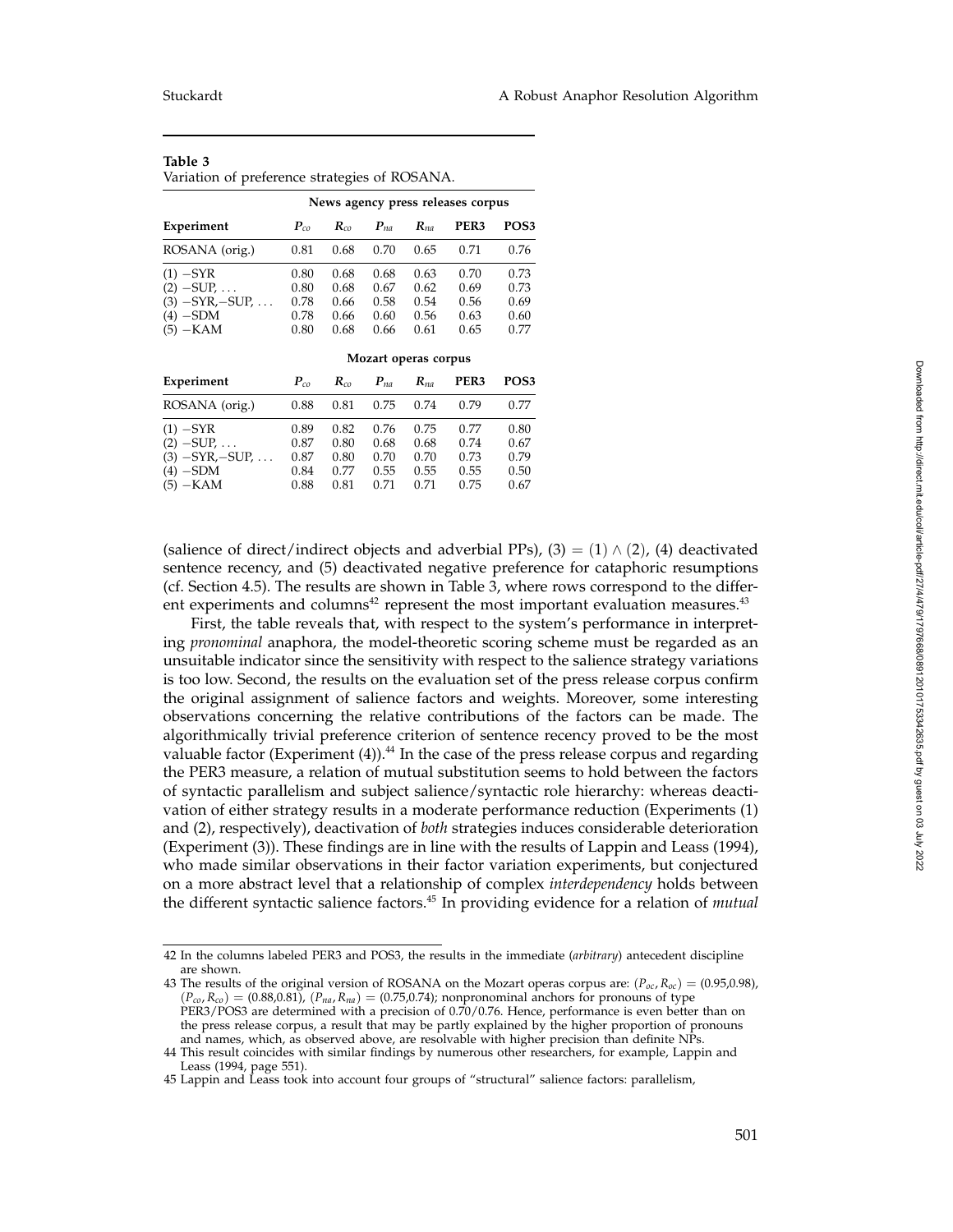*substitution* between two important classes of syntactic preference factors, the above results allow for a more precise rendering of this statement.

Closer investigation of the results on the Mozart operas corpus reveals that the factor assignment only partly generalizes. The result deterioration induced by deactivation of sentence recency (Experiment (4)) is even larger, a finding that may be explained by a characteristic property of the cohesion structure of opera plot texts, namely, the rapid shifts of the local foci from scene to scene, which contrasts sharply with the typically steady focus in the press release texts. If the sentence recency factor is switched off, this implies that the remaining focus-approximating salience factors (syntactic parallelism, subject salience, hierarchy of syntactic function) may lead to wrong decisions since the local foci of past scenes, which in the meantime have moved out of focus, would receive the same salience.

A similar observation of cohesion structure dependency may be made regarding syntactic parallelism in the POS3 strategy. Whereas, with respect to the press release corpus, the positive contribution of this factor is confirmed, for the Mozart opera texts, a negative contribution was measured: the deactivation in Experiment (1) yields a *gain* of 3%. Closer analysis of the documents reveals that local contexts contributing multiple POS3 occurrences with different reference are typical for this text genre:

(9) On a dark night in Seville, Leporello is keeping watch, grumbling, outside a house in which his master Don Giovanni is engaged in his latest amorous pursuit.

Again, the findings of the factor assignment experiments permit elaboration on a conjecture by Lappin and Leass (1994, page 552), according to which considerable improvement should be achieved by employing, for an optimization of the factor assignments, statistical analyses of patterns of pronominal anaphora in corpora. More precisely, the above results indicate that the *text genre* is reflected in some formal properties of the cohesion structure that are important clues for the choice of factors. In other words, the experiments indicate that salience factors and weights should be assigned in a *genre-specific* way.46 From a practical point of view, these results are highly relevant since, meanwhile, various referentially annotated corpora of different genres (particularly the key data provided in formal evaluations) have been made available.

## **7. Comparison and Conclusion**

In the previous sections, a robust approach to anaphor interpretation has been developed that follows the deficient description model. Based on a set of disjoint reference rule patterns for fragmentary syntax, the ROSANA system accomplishes coreference resolution with high precision and recall in various evaluation disciplines. The evaluation was carried out according to an enhanced set of scoring measures that sheds light on aspects of development as well as application. The different arguments put forward for an enhancement of the evaluation methodology for coreference resolution systems have been confirmed. In particular, the evaluation results have proven the

nonadverbial/matrix and head emphasis, hierarchy of syntactic roles, and cataphora penalty. Whereas, during individual deactivation of these factors, they observed comparatively small deteriorations of less than 4%, the combined deactivation led to a reduction of more than 25% (Lappin and Leass 1994, page 552).

<sup>46</sup> In searching for additional evidence, further tests on corpora of other text genres should be carried out.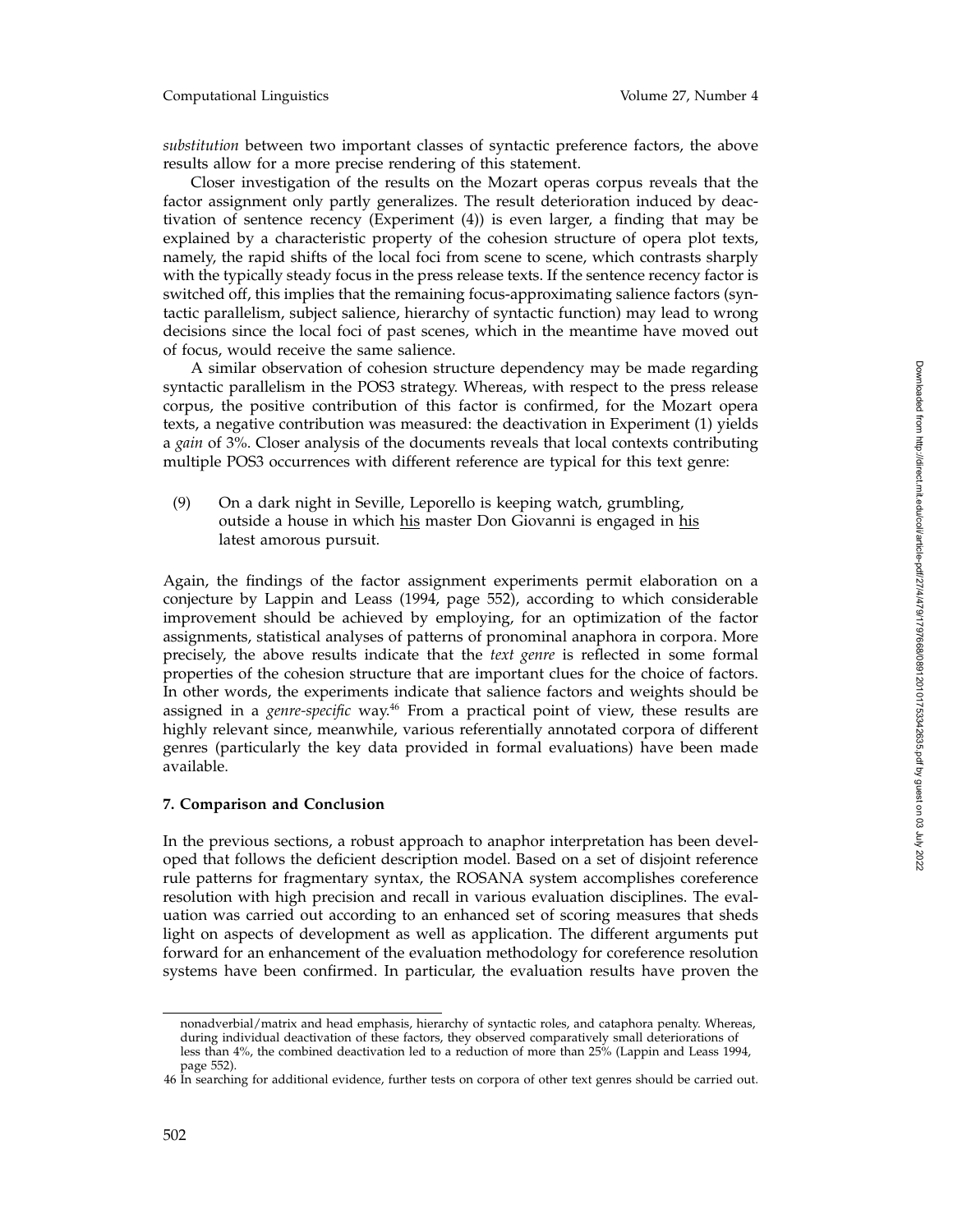lack of sensitivity of the original model-theoretic coreference scoring scheme with respect to salience strategy variation as well as pronoun interpretation quality. Moreover, the figures confirm that, regarding pronouns, determining nonpronominal anchors is more difficult than computing arbitrary cospecifying antecedents: on average, results in the former discipline are 5.5% (press releases)/5% (Mozart operas corpus) below the results in the latter discipline.

As a proper basis for comparing ROSANA with the approaches of Lappin and Leass (1994) and Kennedy and Boguraev (1996), one must focus on the evaluation results for third person pronouns in the immediate (arbitrary) antecedent discipline (as discussed in Section 6.2). For third person pronouns (comprising nonpossessives, possessives, reflexives/reciprocals, and relative pronouns), ROSANA determined cospecifying antecedents with a precision of  $\frac{322}{432} = 0.75$  (press releases) and  $\frac{185}{233} = 0.79$  (Mozart operas corpus). At first sight, the gap between these figures and the precision of 0 *.*86 that was determined for the (nonrobust) approach of Lappin and Leass is still considerable, a difference that may be partly attributed to the more difficult conditions of robust processing, and partly to the (presumably well-behaved) characteristics of the text corpus employed by Lappin and Leass (computer manuals). The standard of comparison, however, is the robust approach of Kennedy and Boguraev, which follows the shallow description model and which achieves an average precision of 0 *.*75 on a broad set of texts taken from different genres and domains. In the case of ROSANA, a precision of 0 *.*75 is achieved on the corpus of press releases, which exhibits the typical properties of mass texts (e.g., a comparatively high rate of orthographic and syntactic errors) and, hence, presumably imposes high demands on robust processing. On the Mozart operas corpus, which, in this sense, is easier, the scores are considerably higher. However, since different evaluation corpora have been used, and, moreover, since the precision figure mentioned in the results of Kennedy and Boguraev (1996) is not qualified with respect to text genre, a direct comparison of the empirical results should be based on further investigations.<sup>47</sup>

As an alternative way of comparing the two approaches, their performance with respect to the robust algorithmization of anaphor resolution strategies that rely on syntactic evidence (in particular, syntactic disjoint reference) may be evaluated in detail. Regarding the scope of robust processing of ROSANA according to the deficient description model, a qualification of the typical failures gives evidence that, with respect to the fragmentary descriptions generated by the chosen parser, the robust implementation of syntactic disjoint reference is nearly optimal. None of the 7 incorrect antecedent choices that are due to failures of the disjoint reference strategy (out of a total of 246 wrong antecedent choices for the evaluation corpus of press releases) are due to wrong predictions of the (still partly heuristic) algorithmization of the bindingtheoretic restrictions; rather, they are caused by wrong (in contrast to fragmentary, i.e., partial) parsing results: while already employing defensive parsing strategies, the parser still overgenerates in certain cases. In 6 of the 7 disjoint reference failures, a configurationally admissible candidate has been erroneously eliminated; in the remaining case, a configurationally forbidden candidate has been erroneously approved. Hence, there is a tendency toward overgenerating disjoint reference restrictions. A detailed

<sup>47</sup> This might be achieved either by employing the corpus used by Kennedy and Boguraev, which was not available at the time ROSANA was evaluated, or by running Kennedy and Boguraev's algorithm (a reimplementation of which requires, in particular, a formal description of the regular filter employed by Kennedy and Boguraev to partially infer constituency) on the news agency press releases and Mozart operas corpora.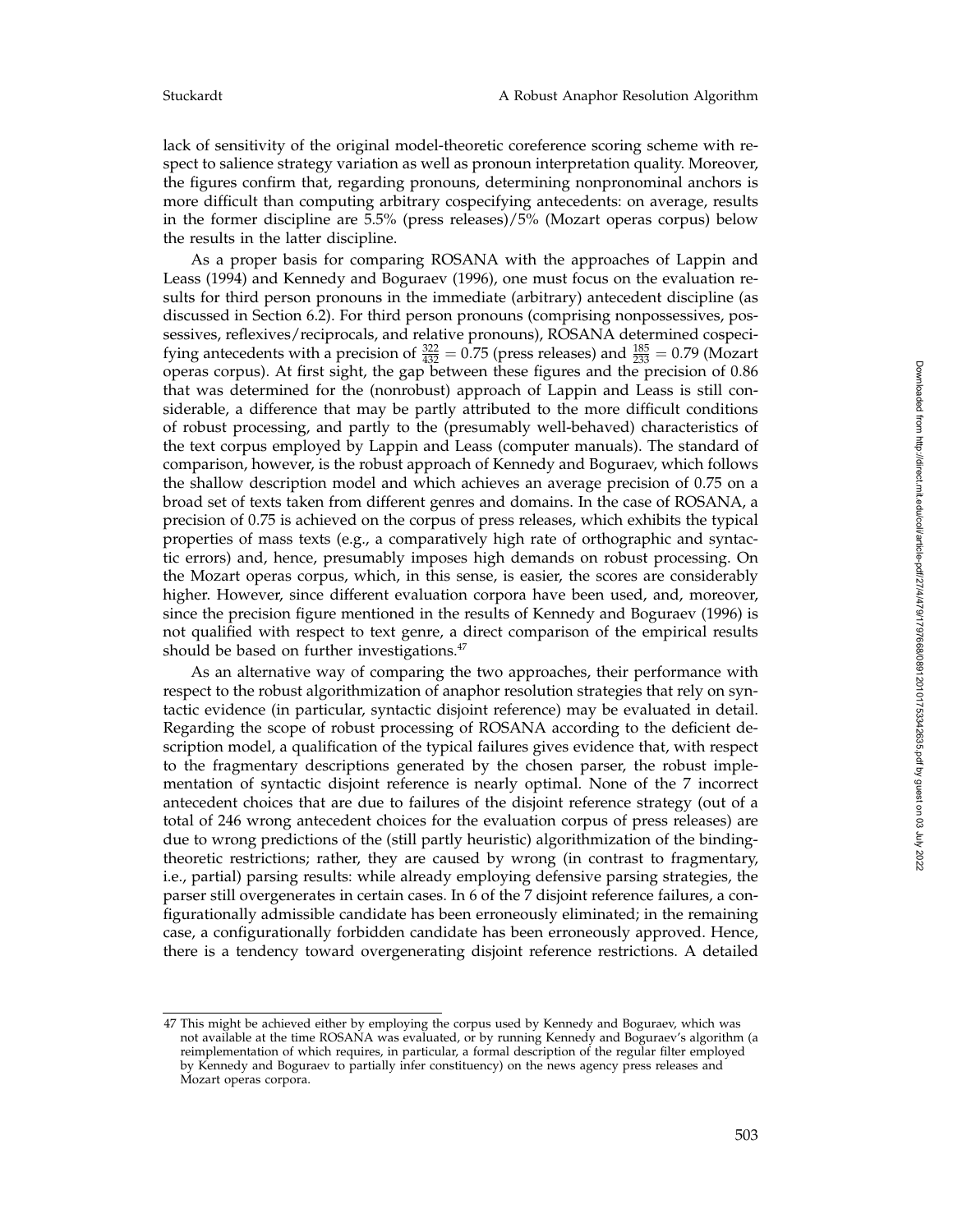analysis reveals that, in 4 of the 6 cases, the respective parsing error consists in a wrong interpretation of a structurally ambiguous relative clause. This gives evidence that, while the rate of disjoint reference failure is already very low (2.8% of all failures), a slight improvement may be achieved by employing a more defensive parsing strategy with a slightly higher level of syntactic fragmentation, which, by now, amounts to an average of 2.61 fragments per sentence. $48$ 

These findings may be compared with the results of Kennedy and Boguraev (1996), which report 2 cases of pronoun misinterpretation (out of a total of 75 failures) that are due to a failure to establish configurationally determined disjoint reference, and several additional cases in which a wrong antecedent was chosen because of a wrong heuristic assignment of syntactic salience factors. Hence, with respect to syntactic disjoint reference, the failure rate of the shallow description approach (2.7% of all failures) of Kennedy and Boguraev is of the same order of magnitude as that of the deficient description approach followed by ROSANA (2.8%). As the above analysis has revealed, however, in the case of ROSANA, the disjoint reference errors are not induced by failures of the heuristic algorithmization of the disjoint reference conditions; instead, they can be traced back to wrong decisions made during parsing, thus leaving some room for improvement by fine-tuning the rule pattern set and parsing strategy. This opens up the possibility of a further refinement, which is the immediate consequence of the conceptually transparent way of implementing robust disjoint reference by following the deficient description model. Regarding the syntactic preference strategies, ROSANA scores well, too: only 3 wrong antecedent decisions (1.2% of all failures) are due to errors in the assignment of syntactic salience factors.

Since the difference in interpretation quality can be expected to be small, the decision whether to follow the shallow description approach or the deficient description approach may be based on practical considerations. Whereas the former approach imposes lesser demands on preprocessing resources and implementation, the latter approach may yield slightly better results. If one considers implementation and finetuning of the deficient description algorithm relative to a particular parser as a onceand-for-all effort, and, moreover, takes into account the further benefits of having partial syntactic analyses available during anaphor resolution,<sup>49</sup> the deficient description approach may be the method of choice for robust anaphor resolution. Depending on the parser that is used and the characteristics of the texts to be interpreted, which, in large part, determine number and type of failures of robust syntactic disjoint reference, it may, in certain cases, be reasonable to apply a *hybrid strategy* that aims at avoiding, as far as possible, heuristic decisions: if the syntactic analysis yields sufficient evidence, deficient descriptions are employed; otherwise, shallow description rules are used.<sup>50</sup>

<sup>48</sup> As emphasized in Section 3.3, since, in general, the choice of rule patterns for robust disjoint reference should depend on the parser that is used, an increase in the degree of parse fragmentation may give rise to extending the set of patterns. The general question of optimizing the choice of rule patterns, relative to a given parser, is an important issue that deserves further attention.

<sup>49</sup> For example, Kennedy and Boguraev (1996) mention the problem of interpreting quoted speech separately from its surrounding context, a complex problem whose solution should be facilitated if richer syntactic information is available. In fact, ROSANA already employs several successful heuristics for interpreting anaphors in quoted speech, such as the handling of first person pronouns that occur in the subject position of a quoted sentence.

<sup>50</sup> Since the number of disjoint reference failures is already low, the potential benefits of employing a hybrid strategy are limited. Whether there may be an additional contribution depends heavily on the degree to which the two strategies of robust syntactic disjoint reference differ with respect to their failure cases, which should thus be analyzed by an in-depth evaluation on large corpora.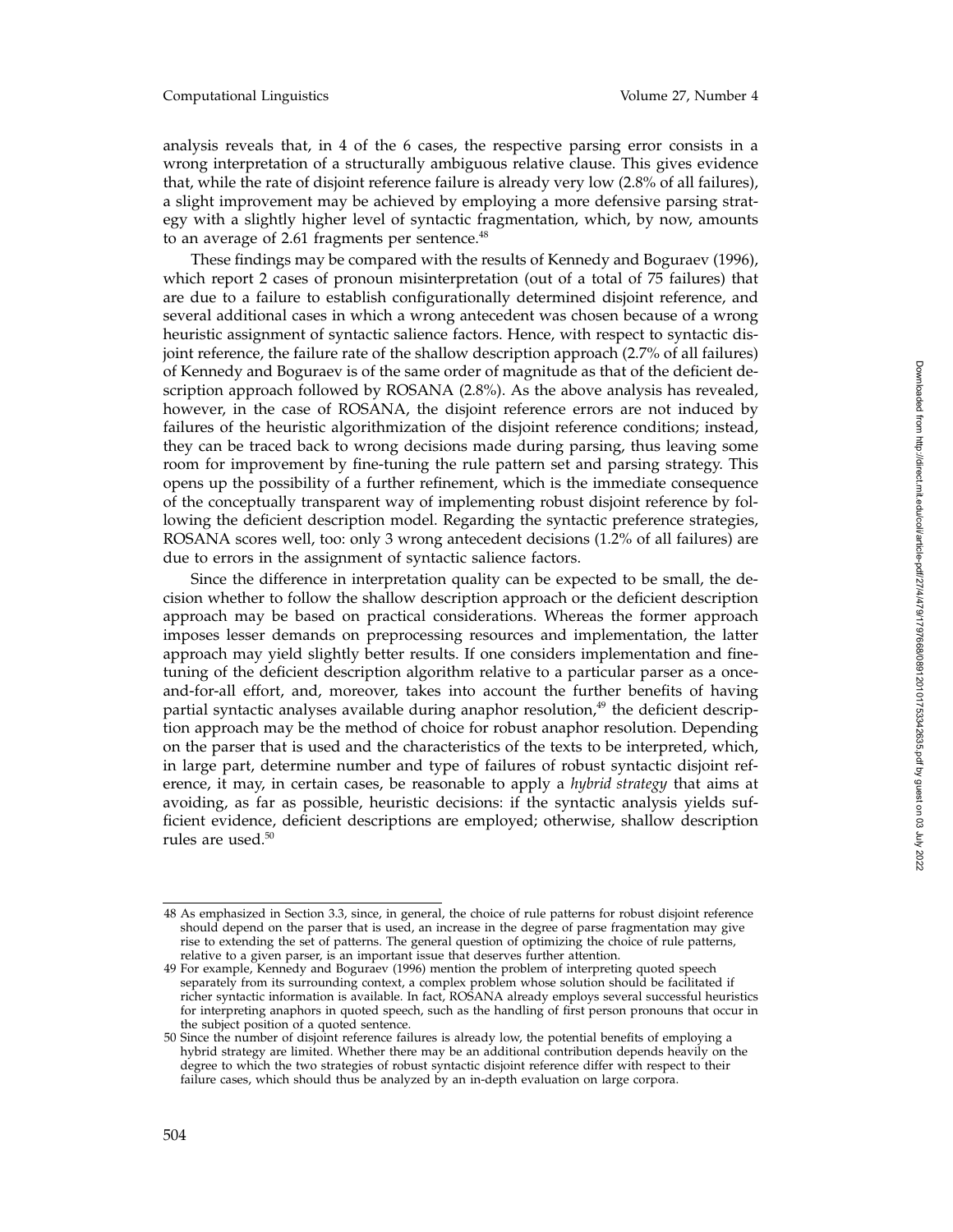Whereas the robust algorithmization of syntactic disjoint reference has thus been achieved in a nearly optimal way, with respect to the overall set of anaphor resolution strategies, there is considerably more room for improvement. Regarding the important case of pronoun interpretation, as determined in Section 6.2, more than 30% of the failures are due to the assignment of incorrect gender attributes, and another 30% are induced by cases that are beyond the horizon of the heuristic antecedent preference strategies. Under the conditions of robust, operational processing, whereas the former problem may be solved by a once-and-for-all improvement of the lexical resources, the latter case remains difficult since, in general, background knowledge will be needed. According to the results of the formal evaluation, at least a partial, genre-specific refinement of the preference strategies may be achieved in a manner compatible with the conditions of robust processing. While a more systematic investigation and evaluation of the latter issue is pending, the above results give rise to the expectation that, by exploiting the potential for further improvements, robust approaches to anaphor resolution should be able to achieve a precision of 0*.*8 (arbitrary antecedent discipline) and 0*.*75 (nonpronominal anchor discipline) even on difficult text genres like press releases.

#### **Acknowledgments**

The author is grateful to Pasi Tapanainen, who provided the parses for the texts of the evaluation corpora. Thanks also to the three anonymous reviewers for their helpful comments and suggestions on an earlier draft of this paper.

#### **References**

- Carbonell, Jaime G. and Ralf D. Brown. 1988. Anaphora resolution: A multi-strategy approach. In *Proceedings of the 12th International Conference on Computational Linguistics (COLING'88)* , pages 96–101.
- Chomsky, Noam. 1981. *Lectures on Government and Binding*. Foris Publications.
- Grosz, Barbara J., Aravind K. Joshi, and Scott Weinstein. 1995. Centering: A framework for modeling the local coherence of discourse. *Computational Linguistics*, 21(2):203–225.
- Hirschman, Lynette. 1998. MUC-7 coreference task definition, version 3.0. In *Proceedings of the Seventh Message Understanding Conference (MUC-7)* . Available at http://www.itl.nist.gov/ iaui/894.02/related projects/muc/ proceedings/co task.html
- Hobbs, Jerry R. 1978. Resolving pronoun references. *Lingua*, 44:311–338.
- Järvinen, Timo and Pasi Tapanainen. 1997. A dependency parser for English. Technical Report TR-1, Department of General Linguistics, University of Helsinki.
- Karlsson, Fred, Atro Voutilainen, Juha Heikkila, and Arto Antilla. 1995. *Constraint Grammar: A*

*Language-Independent System for Parsing Free Text*. Mouton de Gruyter.

- Kennedy, Christopher and Branimir Boguraev. 1996. Anaphora for everyone: Pronominal anaphora resolution without a parser. In *Proceedings of the 16th International Conference on Computational Linguistics (COLING'96)*, pages 113–118.
- Lappin, Shalom and Herbert J. Leass. 1994. An algorithm for pronominal anaphora resolution. *Computational Linguistics* , 20(4):535–561.
- Menzel, Wolfgang. 1995. Robust processing of natural language. In Ipke Wachsmut, Claus-Rainer Rollinger, and Wilfried Brauer, editors, *KI-95: Advances in Artificial Intelligence. 19th Annual German Conference on Artificial Intelligence*. Lecture Notes in Artificial Intelligence 981. Springer, pages 19–34.
- Mitkov, Ruslan. 2001. Towards a more consistent and comprehensive evaluation of anaphora resolution algorithms and systems. *Applied Artificial Intelligence* 15(3):253–276.
- Stuckardt, Roland. 1996. Anaphor resolution and the scope of syntactic constraints. In *Proceedings of the 16th International Conference on Computational Linguistics (COLING'96)*, pages 932–937.
- Stuckardt, Roland. 1997. Resolving anaphoric references on deficient syntactic descriptions. In Ruslan Mitkov and Branimir Boguraev, editors, *Proceedings of the ACL'97/EACL'97 Workshop on Operational Factors in Practical, Robust Anaphor Resolution for Unrestricted Texts* , pages 30–37.
- Stuckardt, Roland. 2000. *Qualitative Inhaltsanalyse durch Computer - ein*